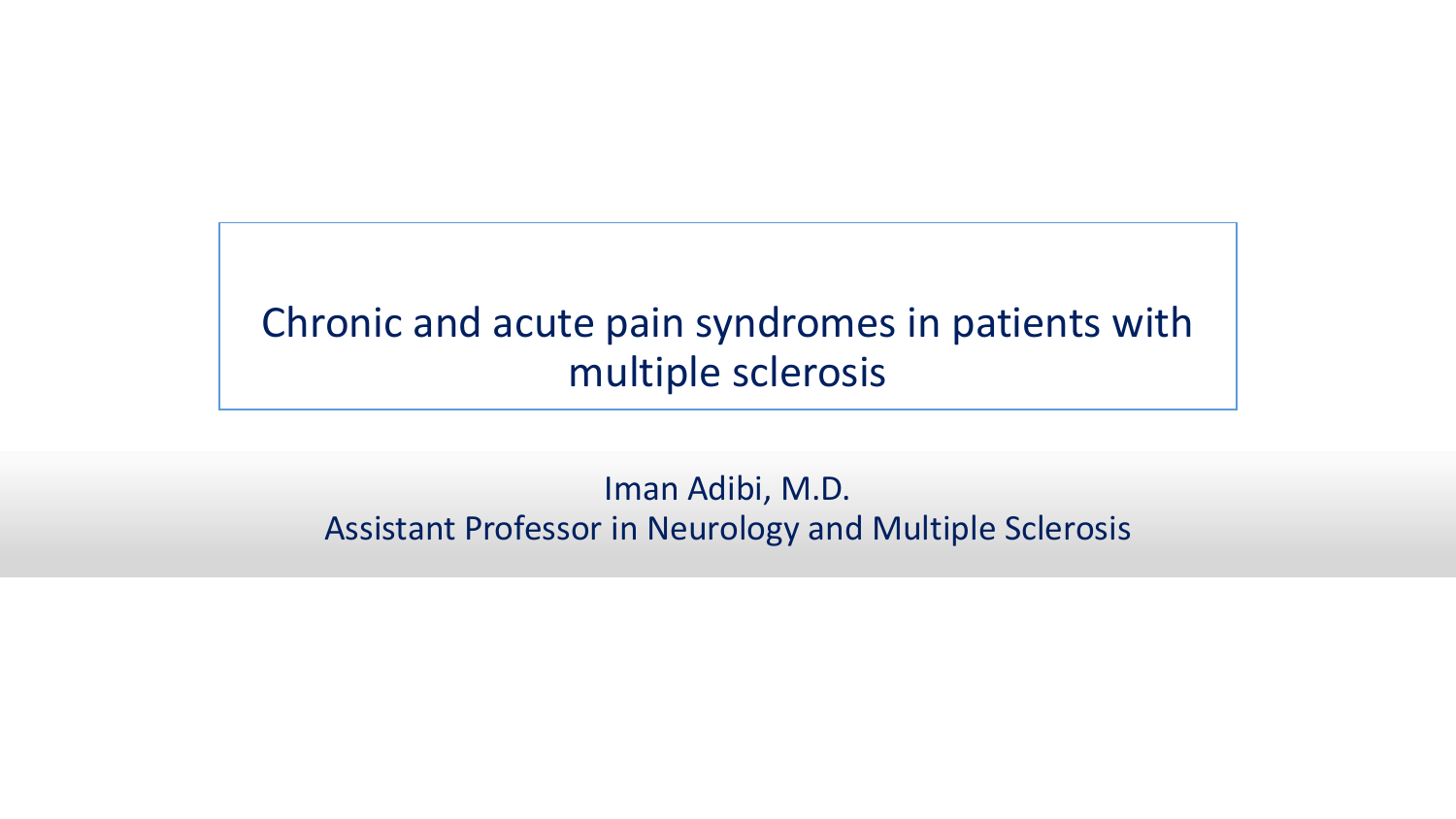# Pathophysiology of MS

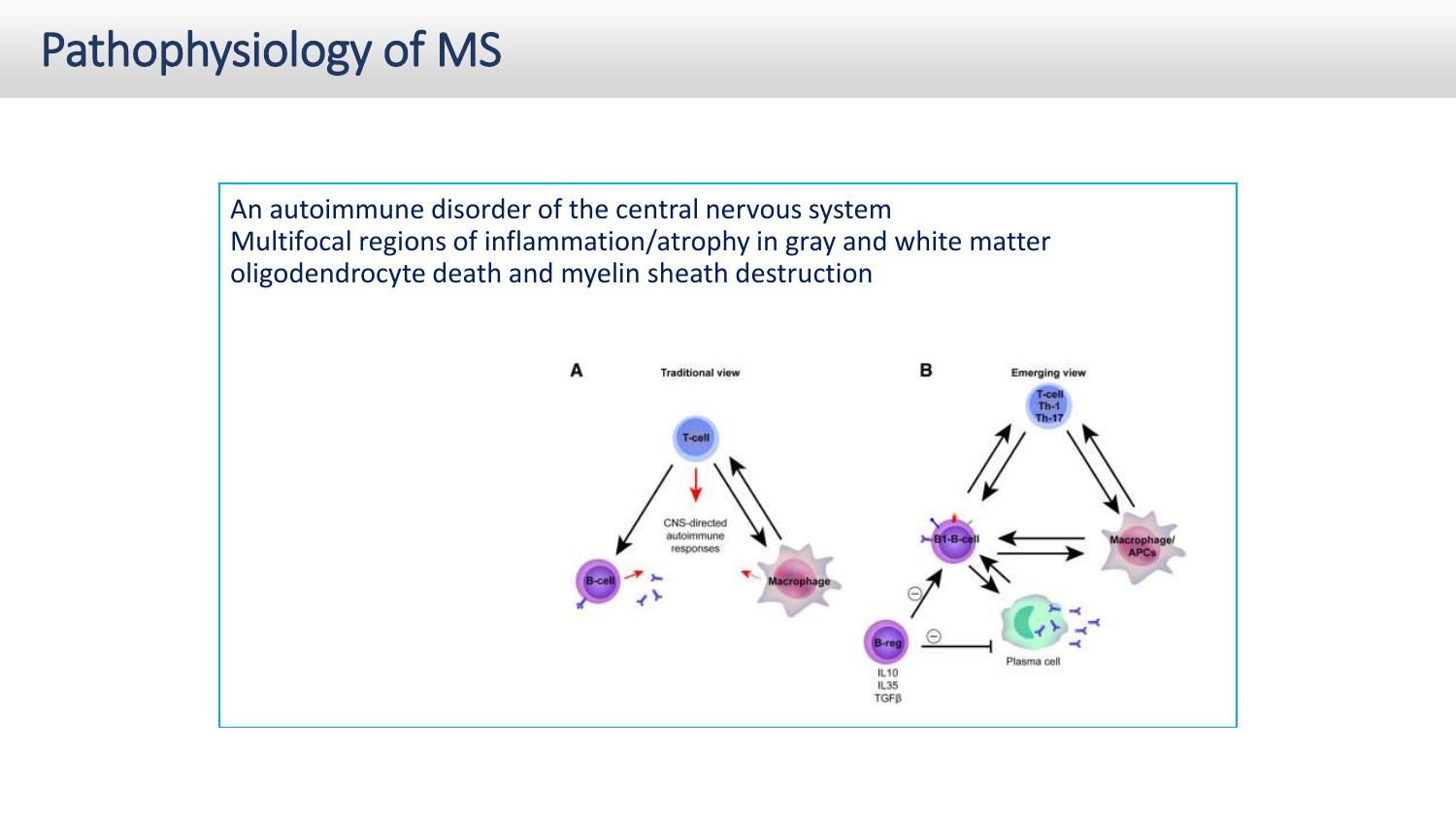# Symptoms of MS

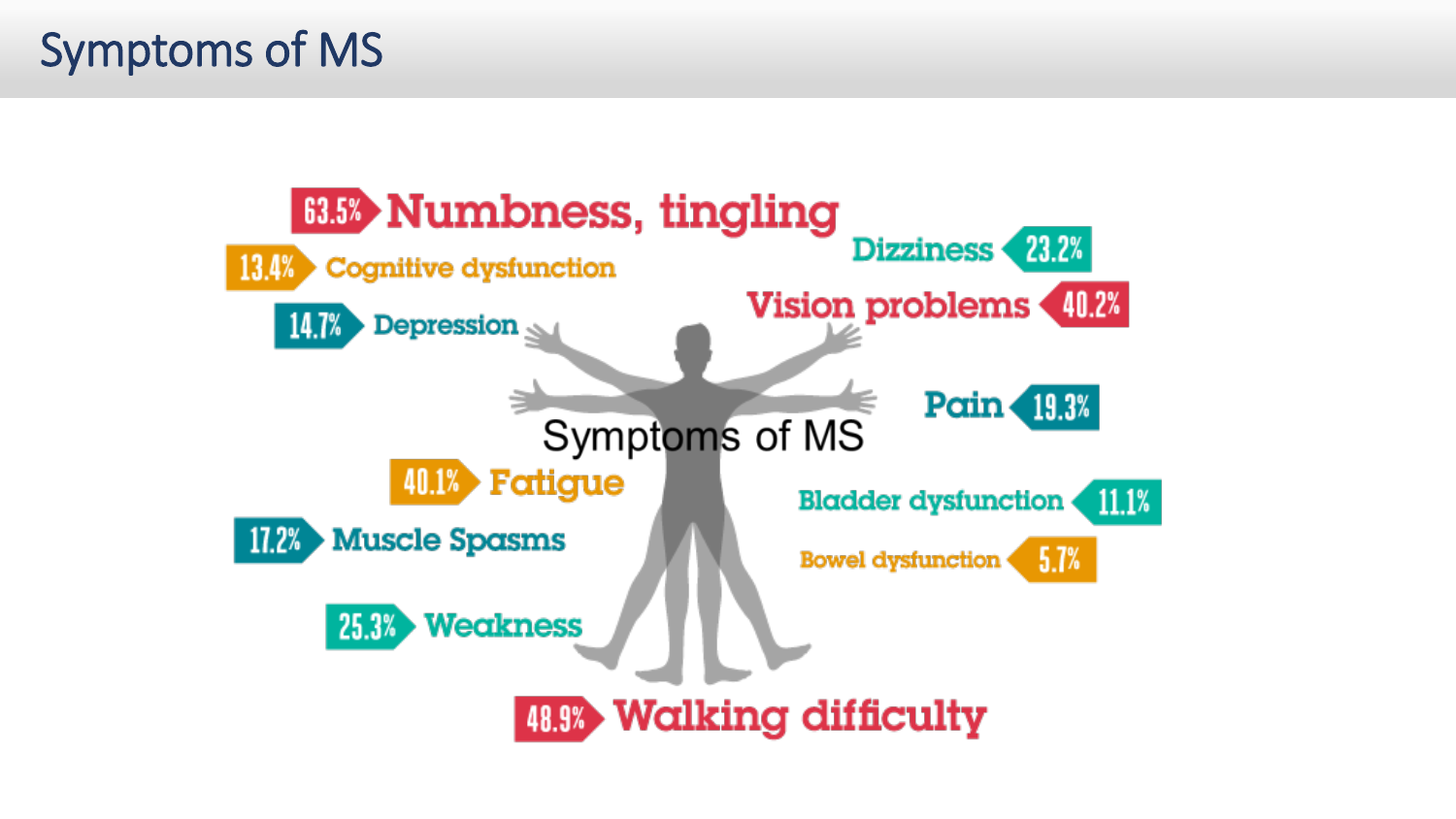- Chronic Pain: pain lasting more than 12 weeks
- Based on underlying mechanisms:
- Nociceptive
- Neuropathic
- Noci-plastic or mixed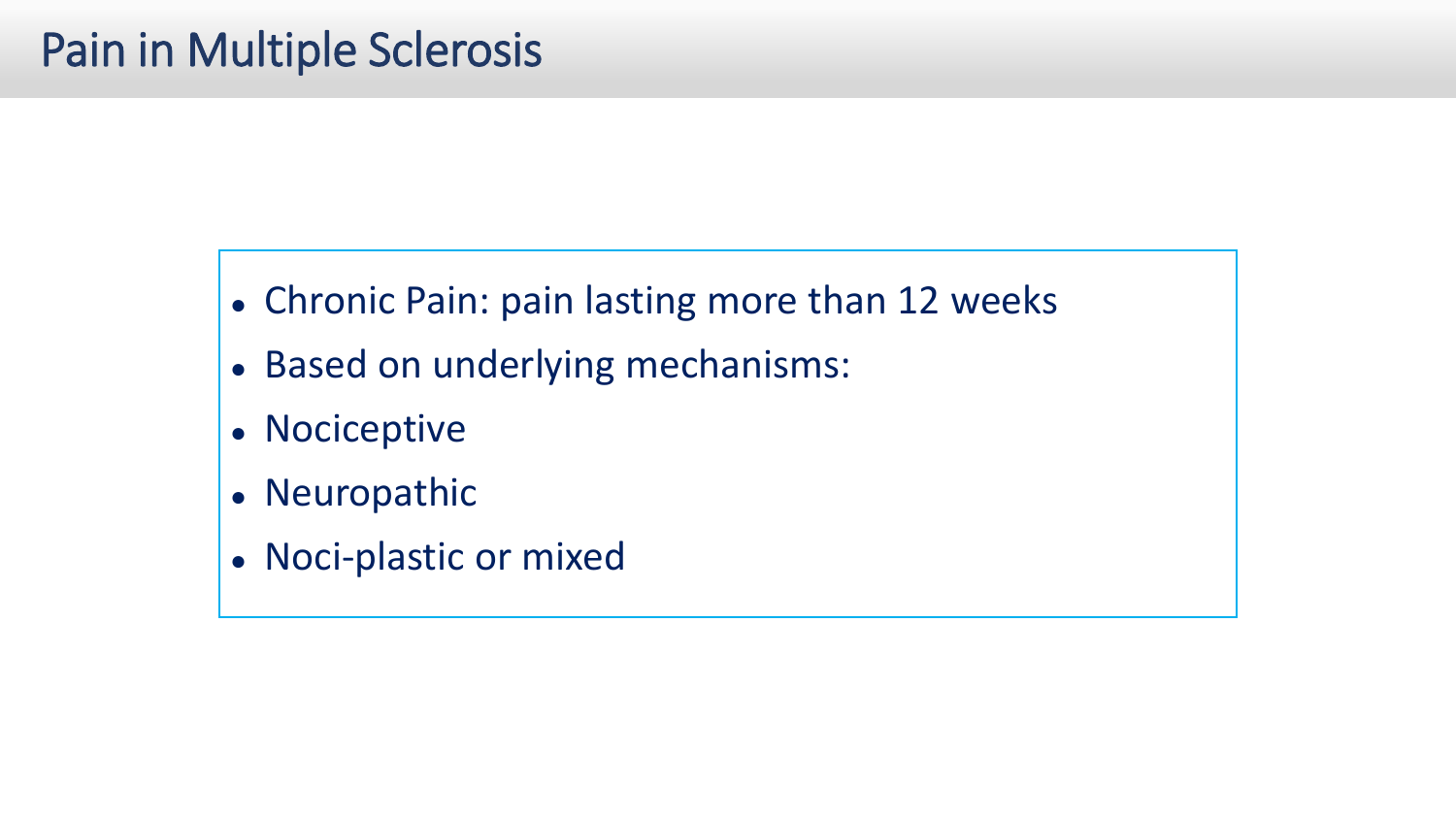# Pathophysiology of Pain in MS

#### Primary :

- demyelination and/or axonal damage
- most commonly in the brainstem and less commonly in the spinal cord

Secondary:

- an indirect consequence of the CNS lesion

Clinical Presentation:

- stimulus-independent
- stimulus-independent: persistent or paroxysmal pain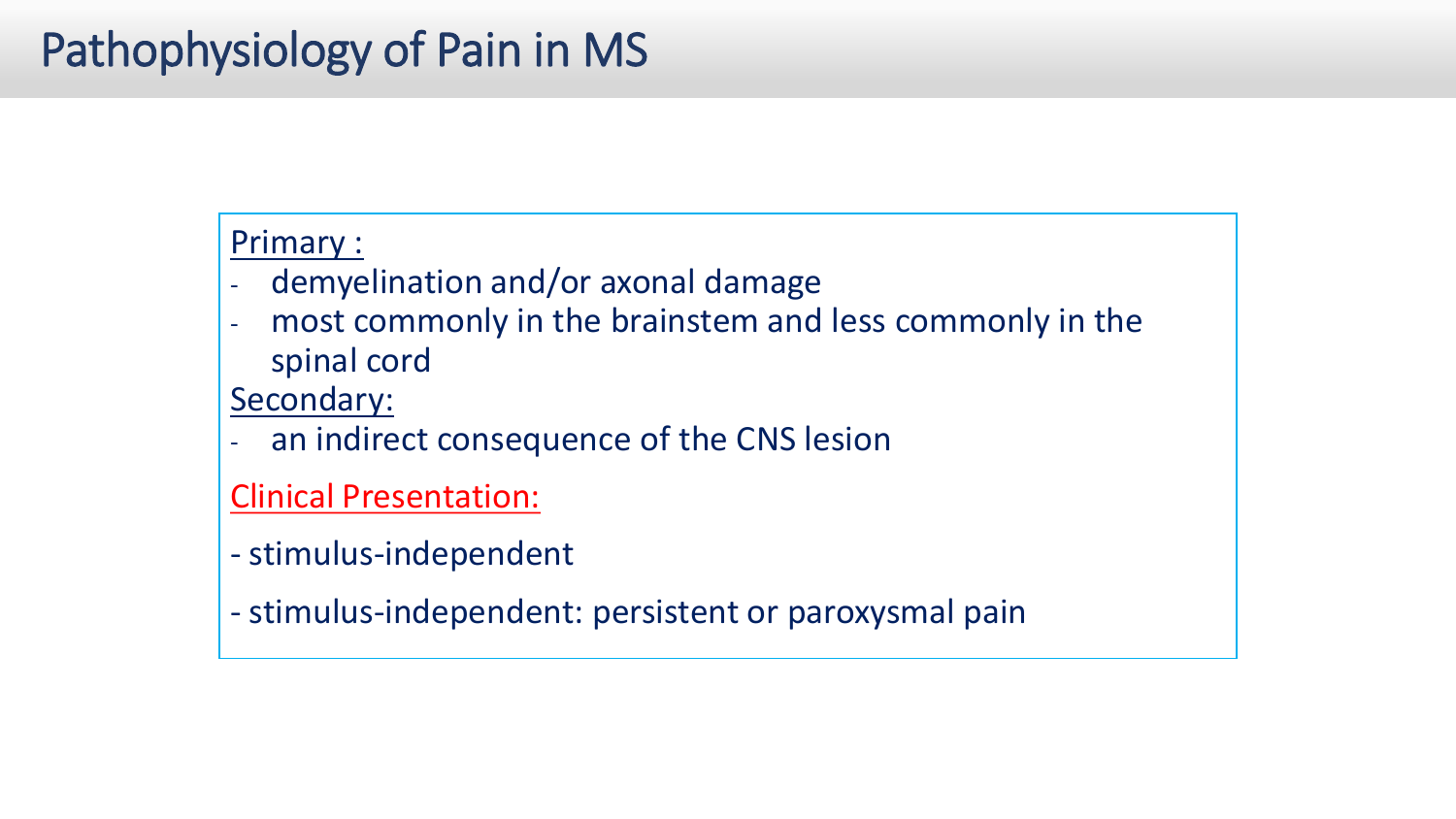# Underlying Mechanisms

- o Ongoing extremity pain (dysesthesia): burning sensation in the lower limbs
- o Intermittent central neuropathic pain: trigeminal neuralgia (TN) and Lhermitte's sign
- o Painful tonic spasm:
	- o specific to MS
	- o spontaneous muscle contractions
	- o a result of the lesions in the motor pathway (internal capsule and cerebral peduncle)
- o Spasticity pain
- o MS back pain
	- o mechanical-originated pain
	- o secondary to : inactivity, muscle weakness, and spasticity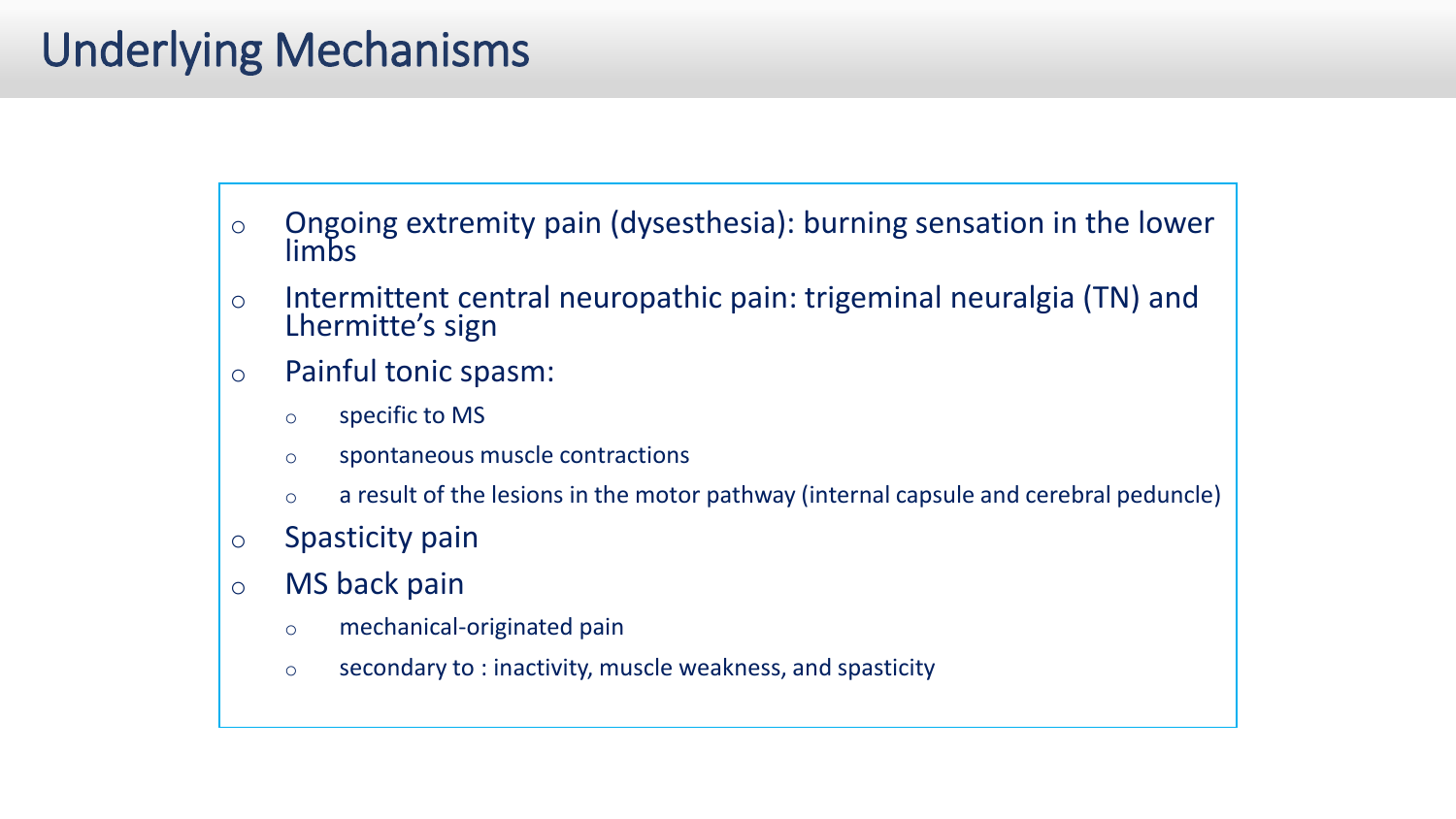# Impacts of Pain in MS

- health-related QoL
- ADL
- mental health
- Social functioning
- Employment
- Sleep
- Pain is highly associated with fatigue, depression, and anxiety
- In case the pain is neuropathic, the degree of interference increases, especially in terms of depression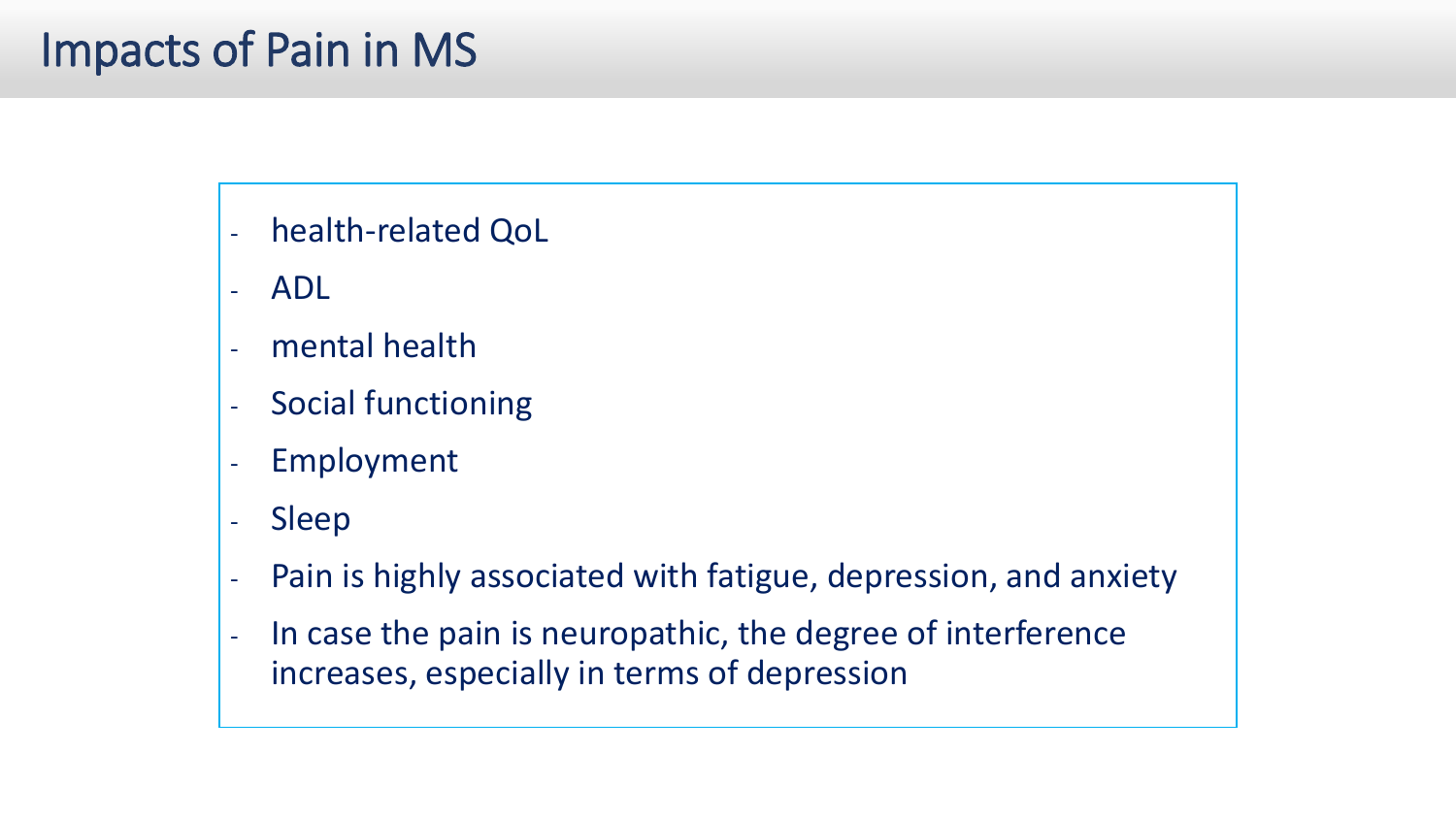# Risk Factors for Developing Pain in MS

- older age
- longer disease duration
- greater severity of MS
- Gender is a conflicting risk factor, females are more likely to report their pain and to have more severe and neuropathic pain
- mental health problems
- Lower education level
- lower socioeconomic
- marital status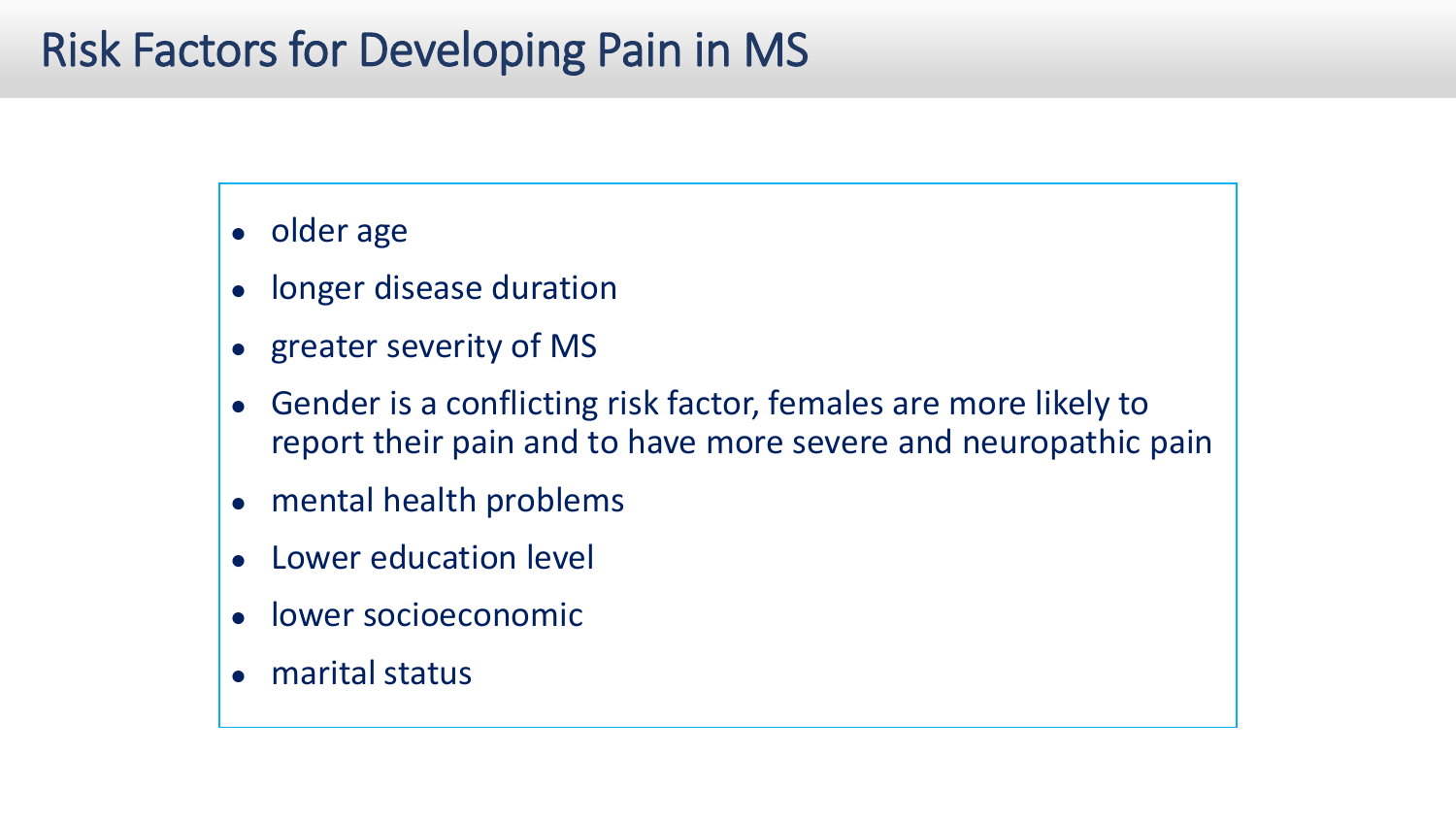### Headache

- headache is more common in MS

- it is unclear whether headache was present before MS
- Headache in MS is thought to have neuropathic and nociceptive mechanisms,(mixed pain)
- migraine three times more common in both men and women with MS than in the general population
- Prevalence of headache in MS is greater than 50%; women being at greater risk
- MS patients with migraine experience greater depression and additional sensory related pain
- onset or worsening severity of headache may predict or be a marker for MS exacerbation
- The frequency and severity of headache may be exacerbated by interferon beta medications, especially at the start of treatment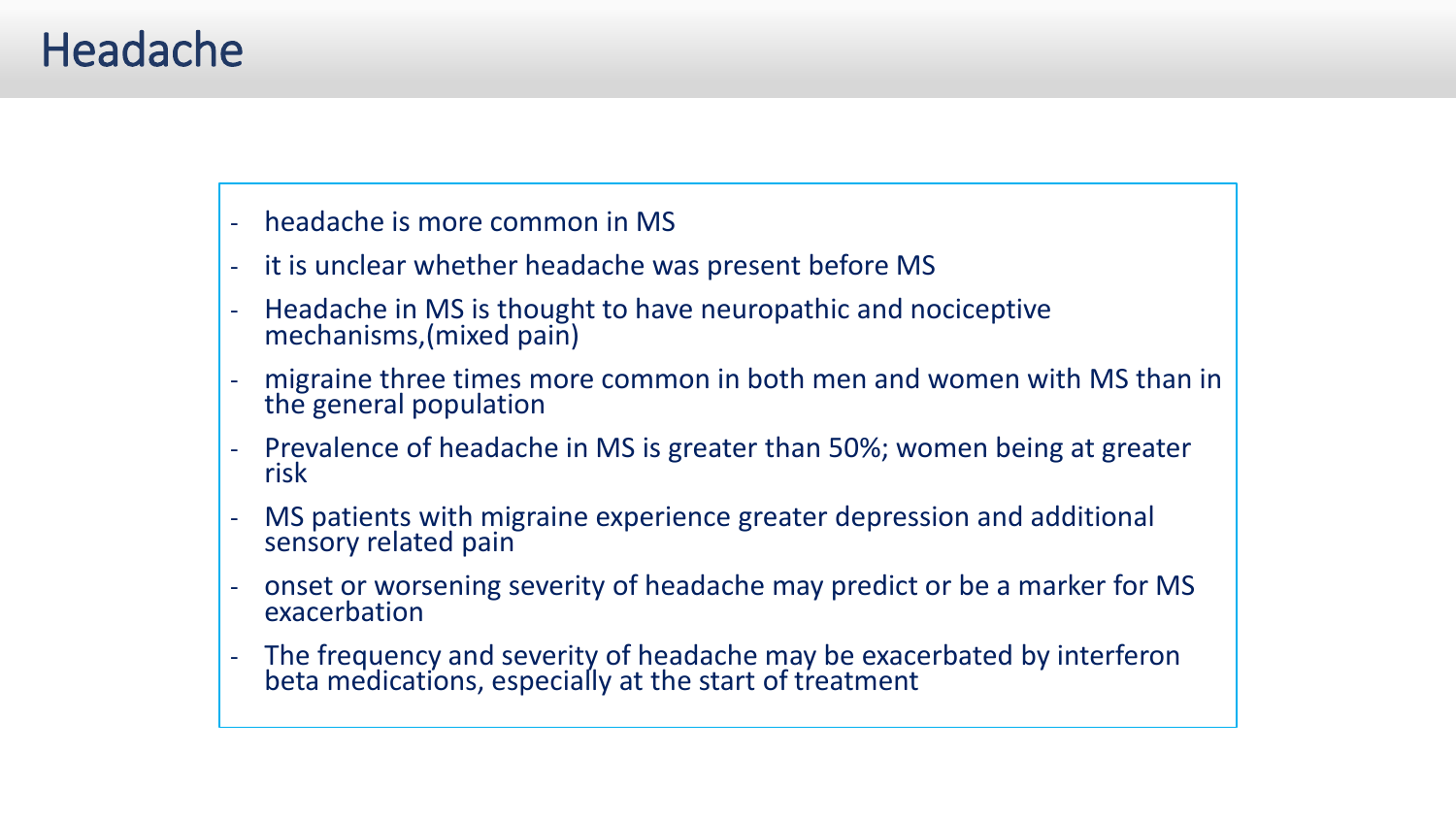- Flu- like myalgias
- Headache
- Pain at the injection areas
- Long-term use of corticosteroid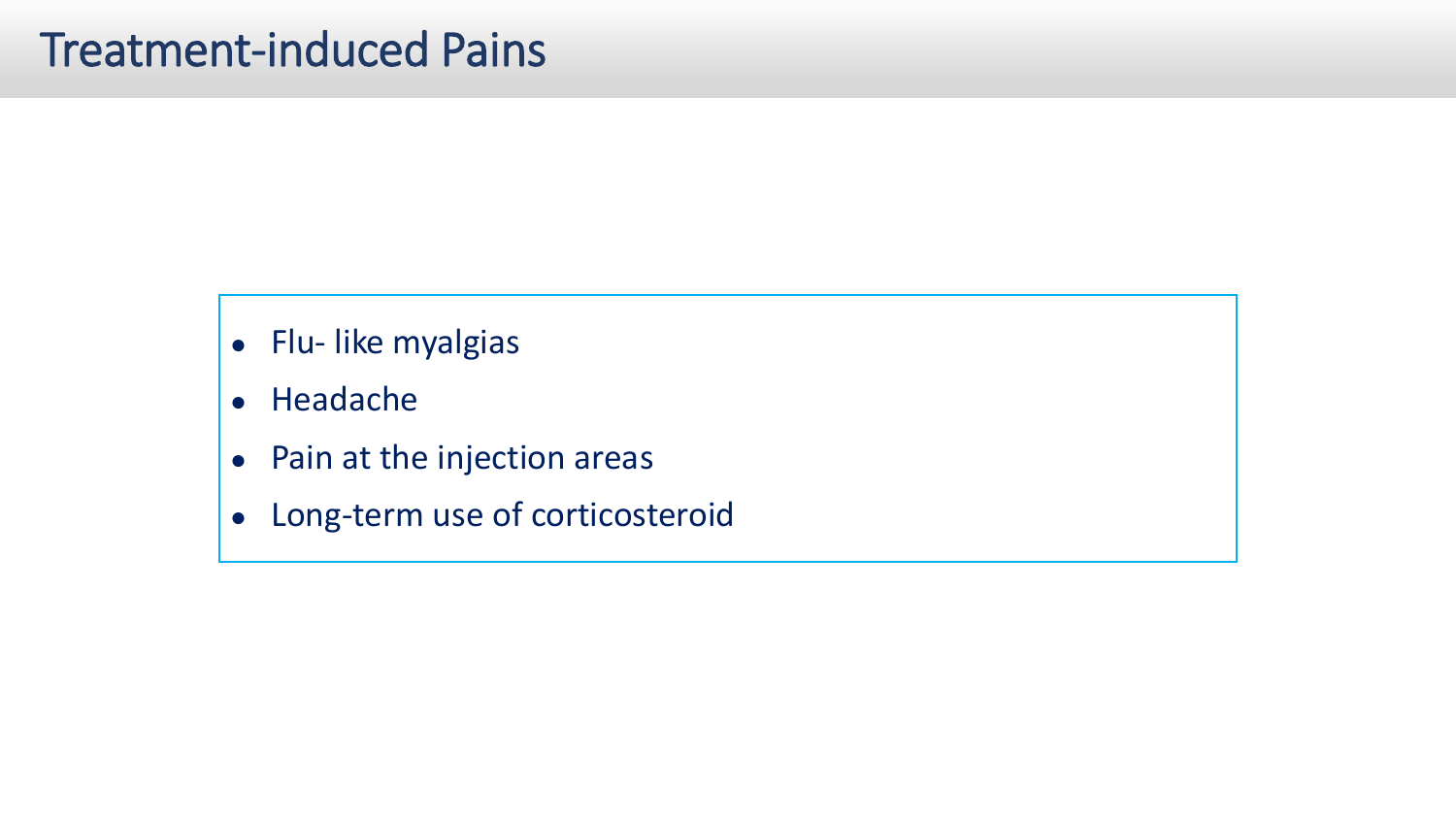- Weakness
- Deconditioning
- Immobility
- Stress on bones, muscles and joints.
- Steroid use: osteoporosis, avascular necrosis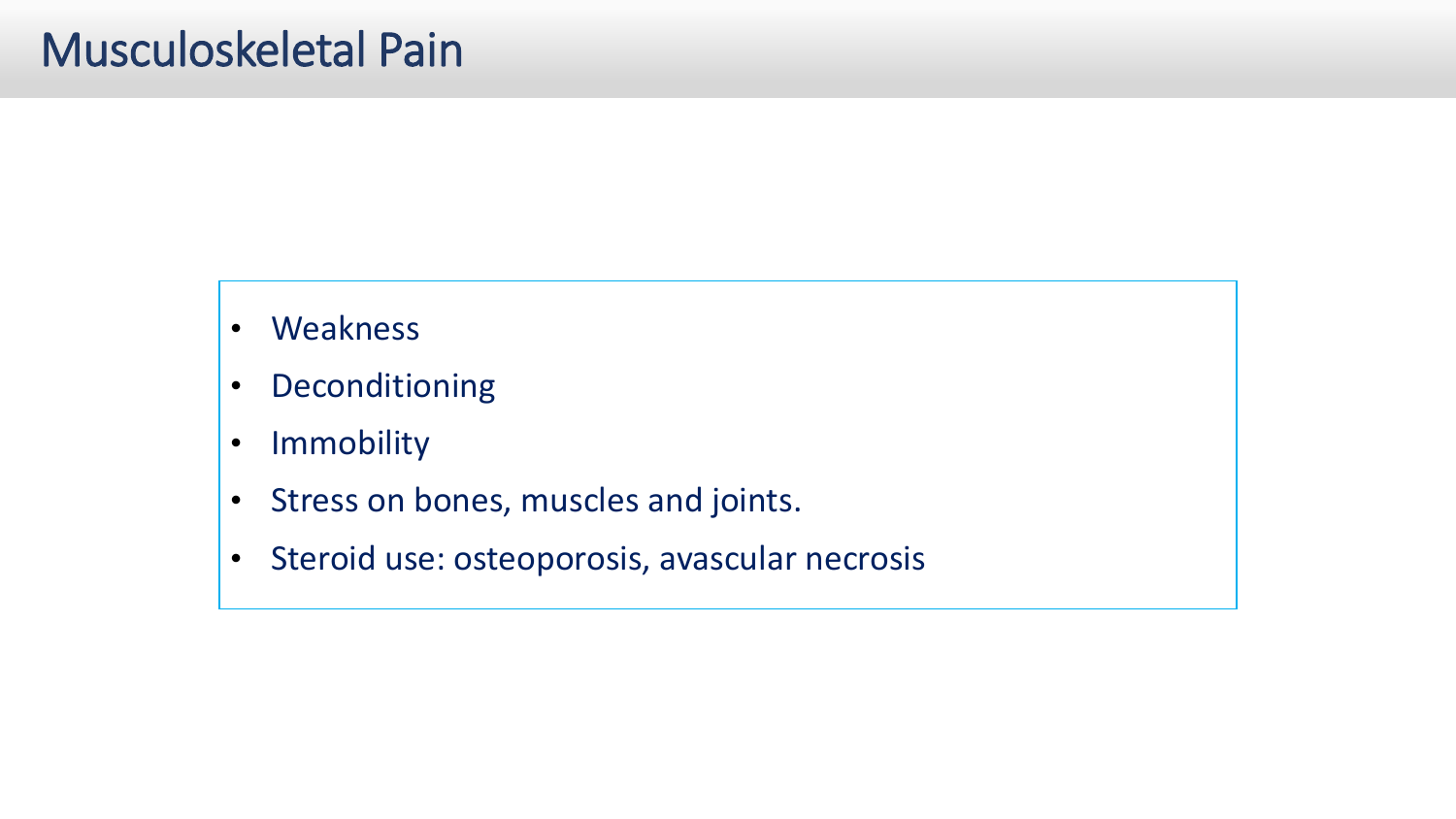# Musculoskeletal Pain

- Prevention is critical to the management of musculoskeletal pain.
- Bone antiresorptive therapies, smoking cessation, calcium and vitamin D supplementation
- Physical therapy
- Frequent position change and proper support relieve stress on muscles, bones and joints.
- Treatment :
	- Acetaminophen
	- nonsteroidal anti-inflammatory agents (NSAIDs)
	- Muscle relaxants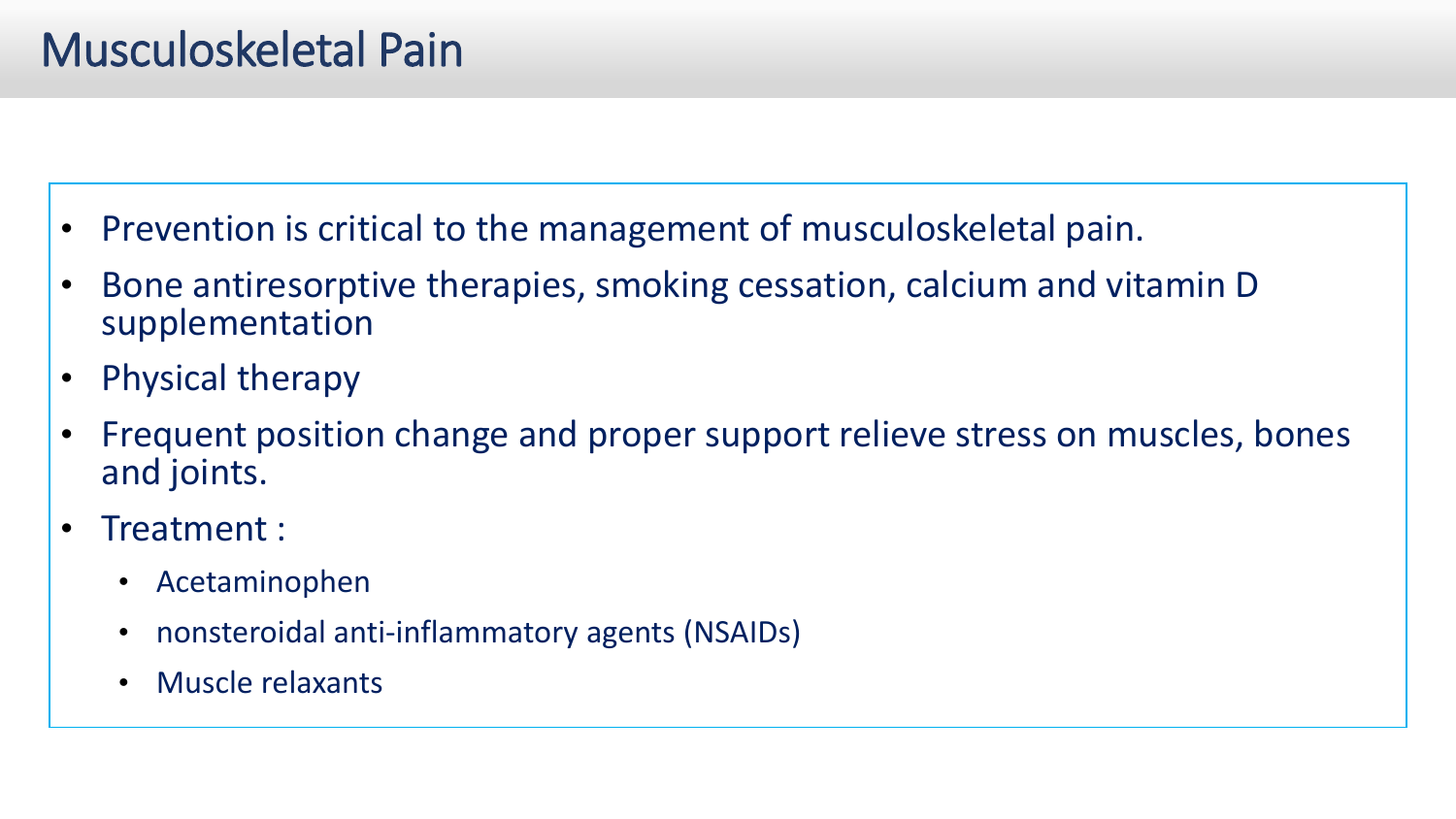# Medications for Paroxysmal Pain:

- Carbamazepine
- Oxcarbazepine
- Gabapentin
- Lamotrigine
- Misoprostol
- Valproic acid
- Topiramate
- Phenytoin
- Baclofen
- Clonazepam
- Capsaicin
- Amitriptyline
- Pregabalin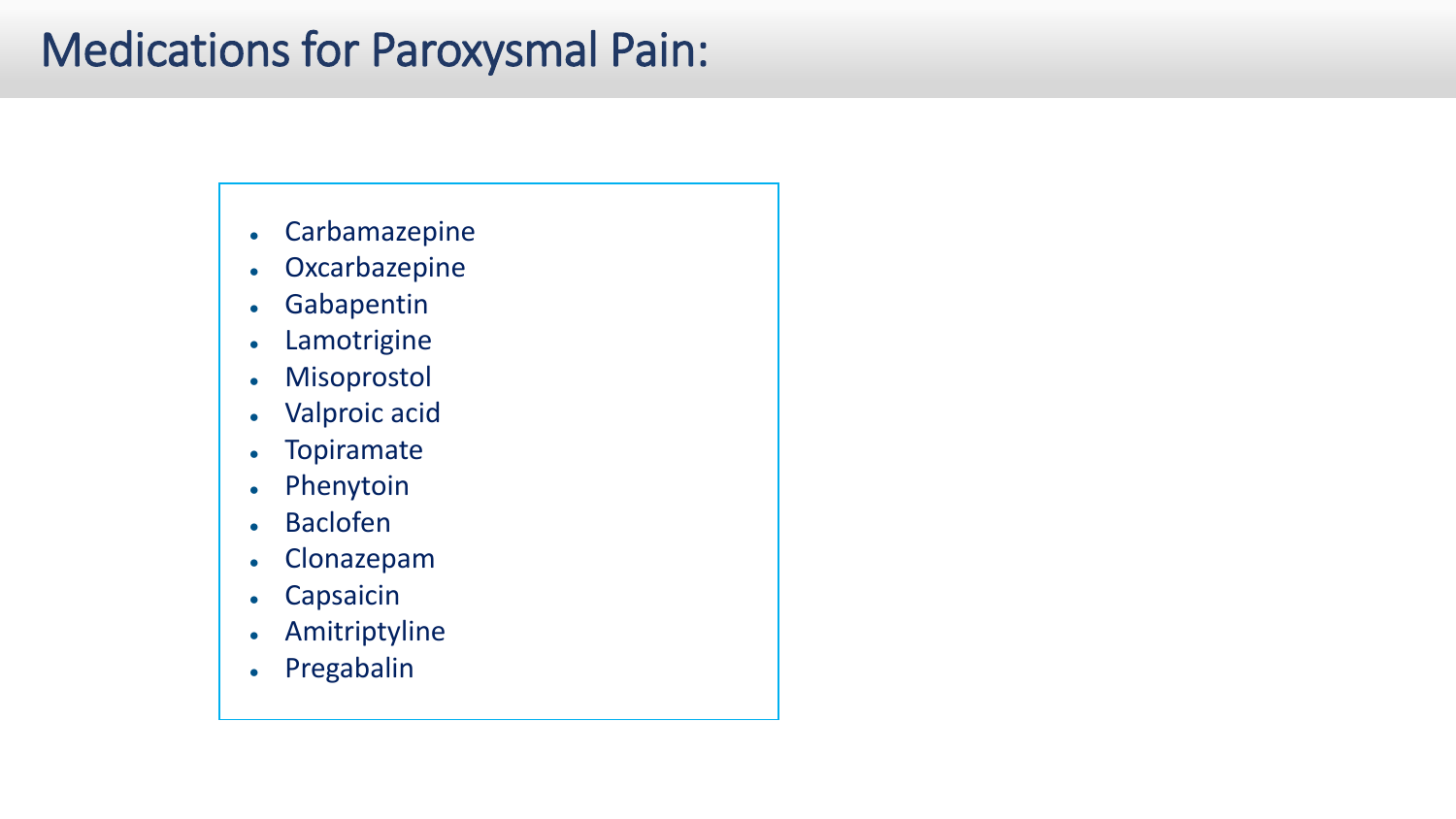# Optic Neuritis

- Inflammation of the optic nerve that activates intraneural nociceptors
- a dull pain sensation
- anti-inflammatory agents such as corticosteroids

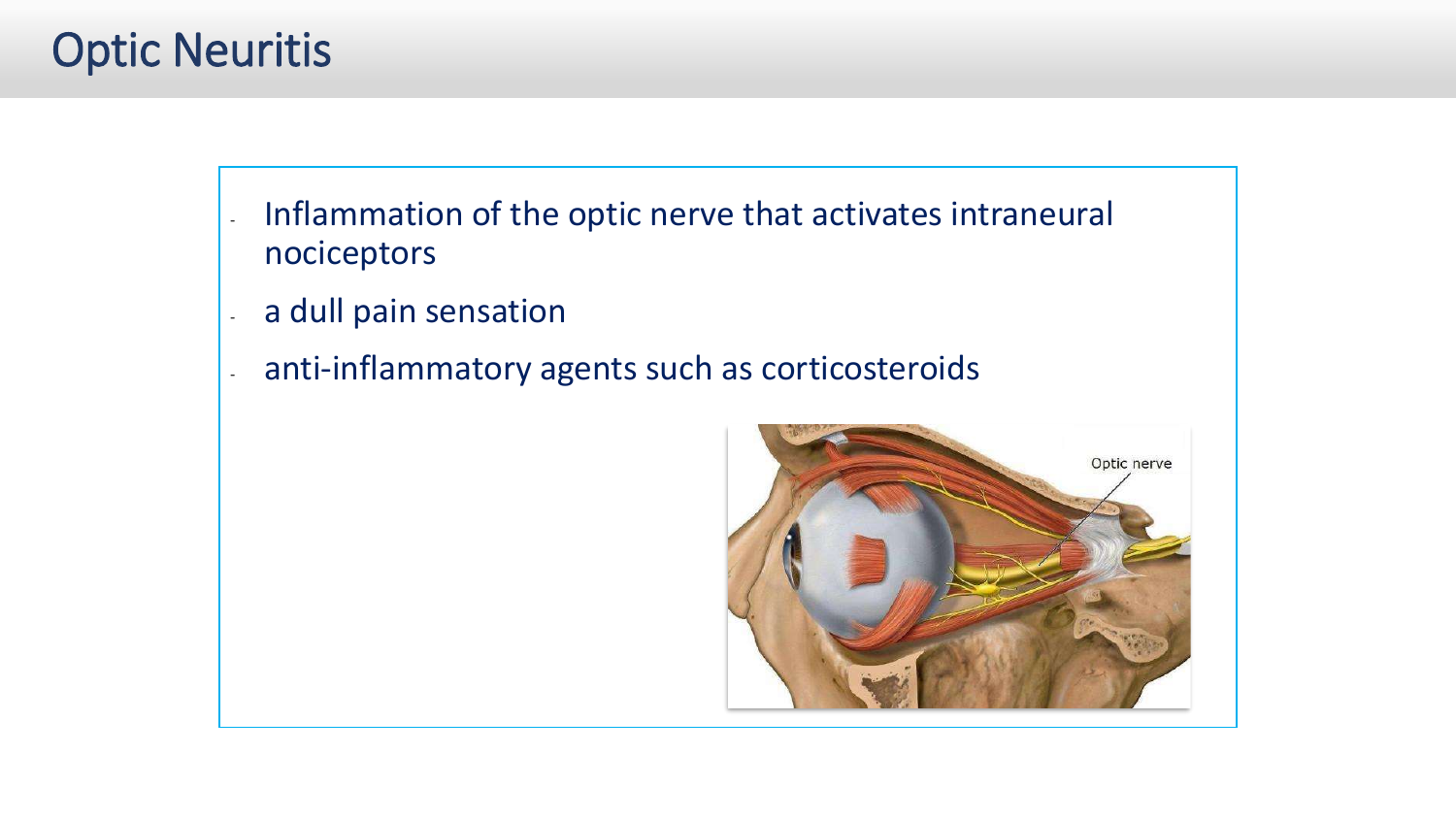# Trigeminal Neuralgia

- sudden, usually unilateral, severe, brief, stabbing or lancinating, recurrent episodes of pain in the distribution of one or more branches of the fifth cranial (trigeminal) nerve
- 10-15 times more than general population
- Idiopathic trigeminal neuralgia manifests due to neurovascular compression
- in multiple sclerosis due at least in part to enhanced inflammatory activity

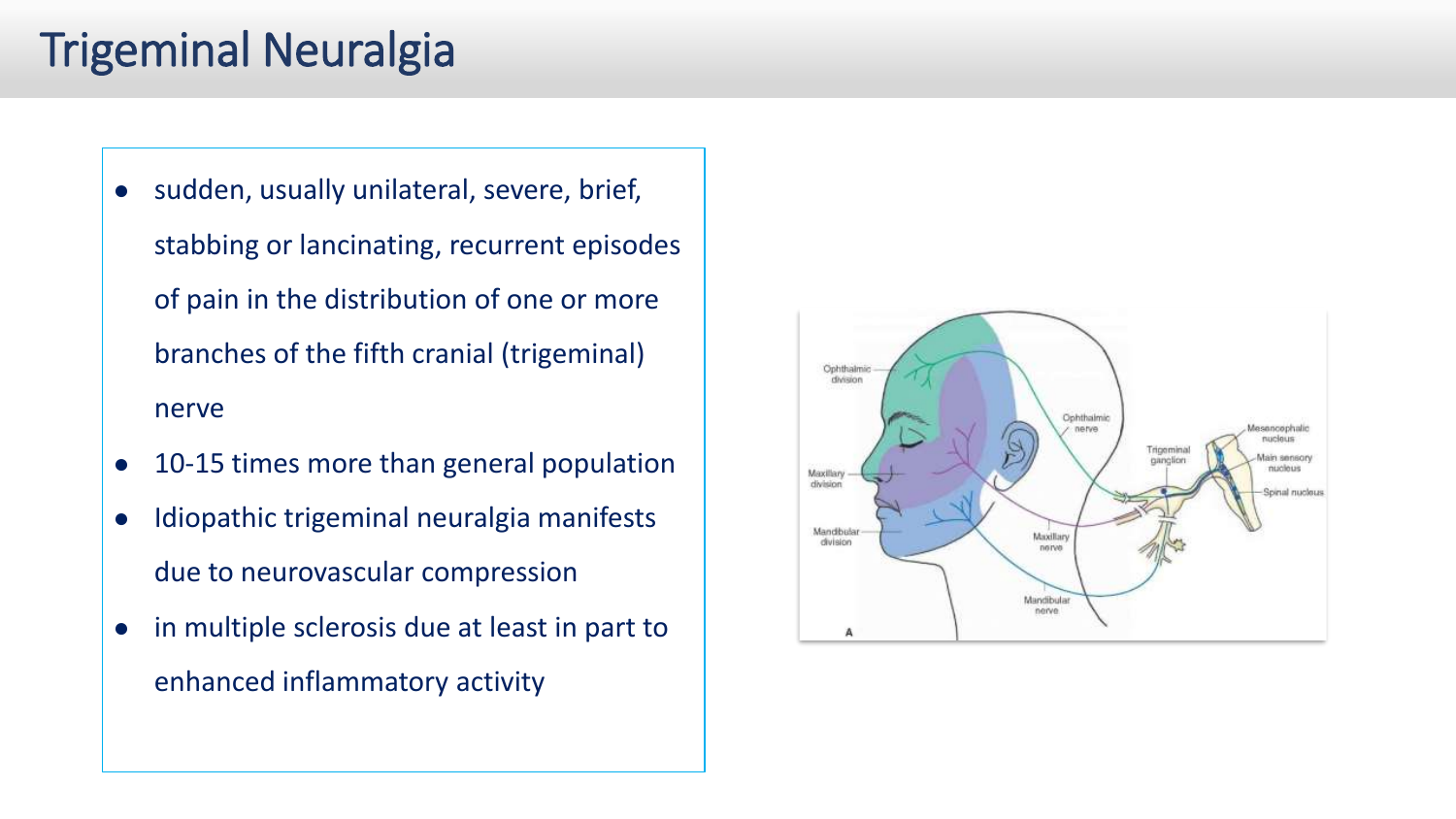# Trigeminal Neuralgia

**Trigeminal distribution** – strictly limited to the distribution of the trigeminal nerve (V2 and/or V3) isolated involvement of the V1 subdivision occurs in <5 percent of patients with TN **Paroxysmal pain** - maximal at or near onset, facial muscle spasms can be seen **Continuous dull pain** - that is present between paroxysms of pain does not awaken patients at night

**Unilateral** – Bilateral involvement in approximately 10 percent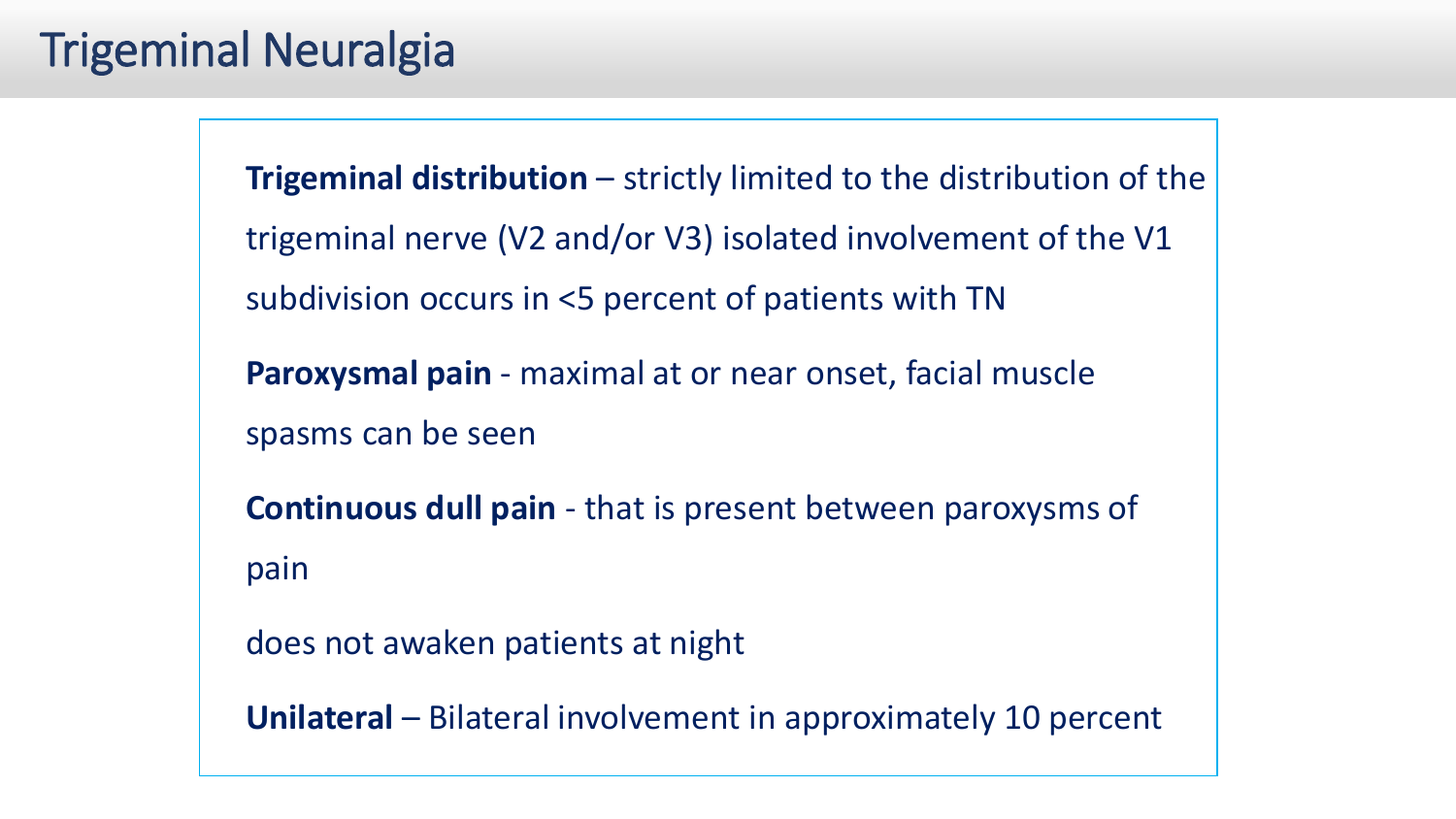# Trigeminal Neuralgia

**Trigger zones** – Nearly all patients with TN experience triggered pain Lightly touching these zones

chewing, talking, brushing teeth, cold air, smiling, and/or grimacing

**Autonomic symptoms** – association with attacks of TN in the V1 distribution

lacrimation, conjunctival injection, and rhinorrhea

The presence of autonomic features, particularly when prominent or severe, is suggestive of the syndromes of short-lasting unilateral neuralgiform headache attacks with conjunctival injection and tearing (SUNCT) and short-lasting unilateral neuralgiform headache attacks with autonomic symptoms (SUNA)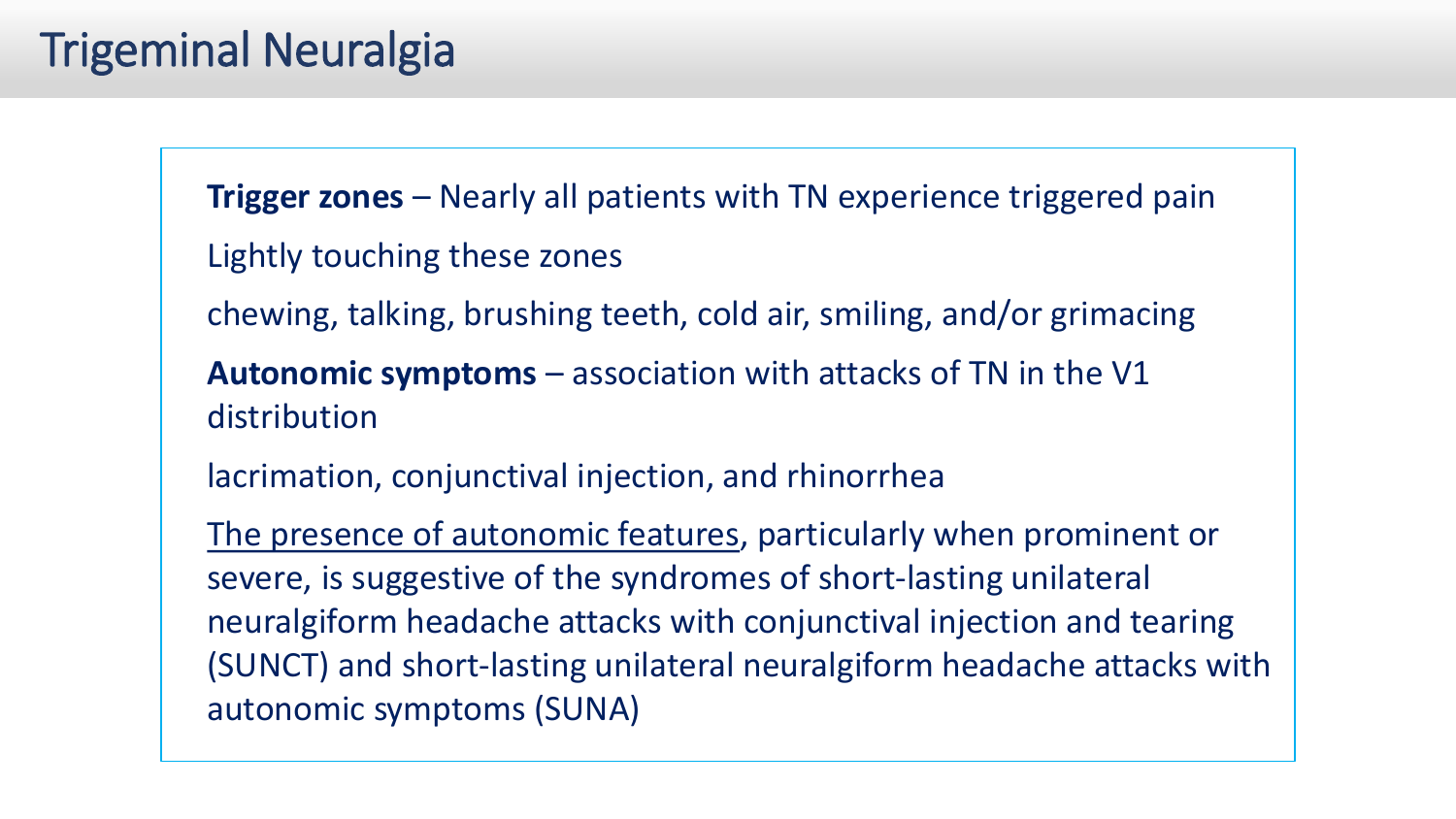# Summary of Commonly Used Therapies for Trigeminal Neuralgia

| <b>Modality</b>           | <b>Assessment</b>                                                                |
|---------------------------|----------------------------------------------------------------------------------|
| Pharmacologic             | Carbamazepine: moderate level of evidence for long-term benefit,                 |
| <b>Therapy</b>            | but loss of benefit (failure rate of 50% long term)                              |
|                           | Other anticonvulsant drugs: oxcarbazepine, lamotrigine,                          |
|                           | gabapentin—commonly used but low quality or insufficient<br>evidence re: benefit |
| Peripheral                | Percutaneous rhizotomy (glycerol): high level of evidence for                    |
| <b>Nerve</b>              | long-term benefit                                                                |
| Intervention              | Radiofrequency thermocoagulation: high level of evidence for                     |
|                           | long-term benefit                                                                |
|                           | Balloon compression: high level of evidence for long-term benefit                |
| <b>Botulinum</b><br>Toxin | High quality of evidence for benefit                                             |
| <b>Gamma Knife</b>        | High quality of evidence in favor of long-term benefit. Benefit                  |
| Radiosurgery              | falls by almost half in 5-10 years, but treatment can be repeated                |
| Microvascular             | High level of evidence for long-term improvement that is                         |
| Decompression             | maintained over 5 years                                                          |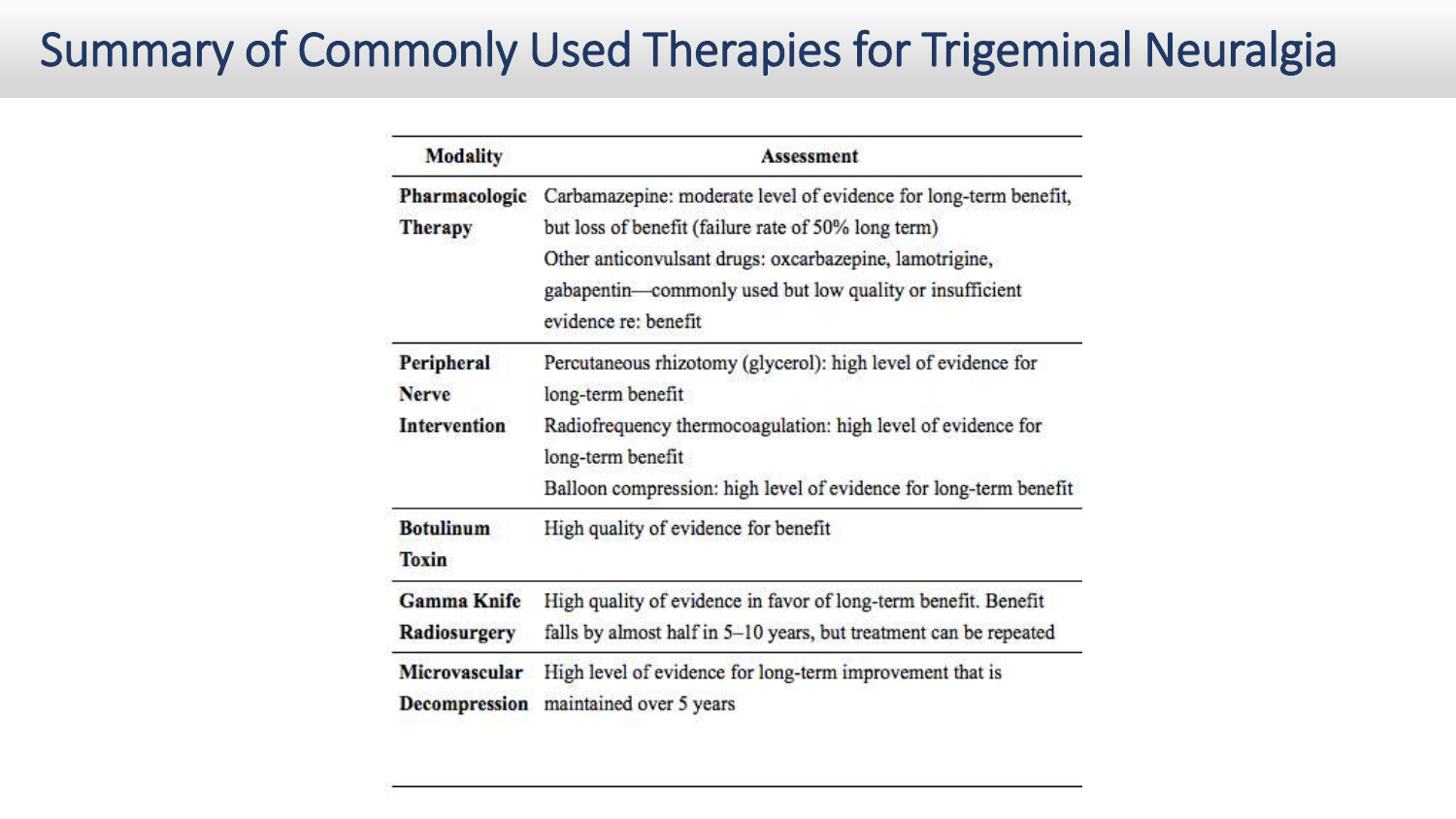# The Lhermitte sign

- transient sensory sensation
- lasting seconds
- resembles an electric shock
- radiating down the spine or into the limbs
- It is most often elicited by flexion of the neck
- Resolves spontaneously without treatment
- Treatment:
	- glucocorticoid therapy ( a new inflammatory spinal cord lesion)
	- gabapentin, pregabalin, or carbamazepine
	- sodium channel blockers lidocaine and mexiletine (paroxysmal painful tonic spasms and Lhermitte sign)

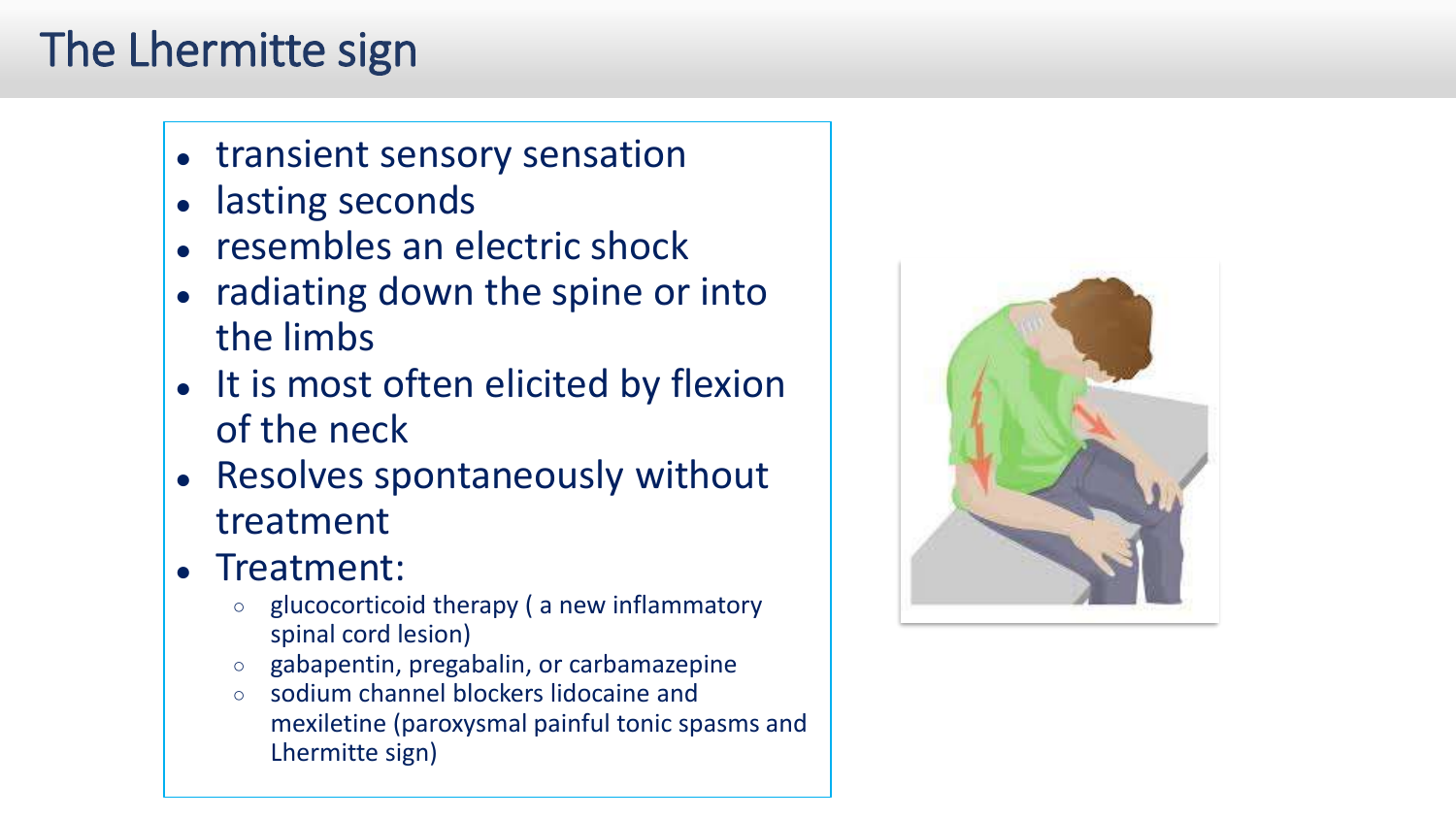# The "MS hug"- (Anaconda sign)

Dysesthetic phenomenon with gripping, squeezing, constricting, or pressure-like sensations in the thoracic and abdominal regions. The etiology is variably attributed to neuropathic pain from spinal cord involvement or to thoracic and

abdominal spasticity.

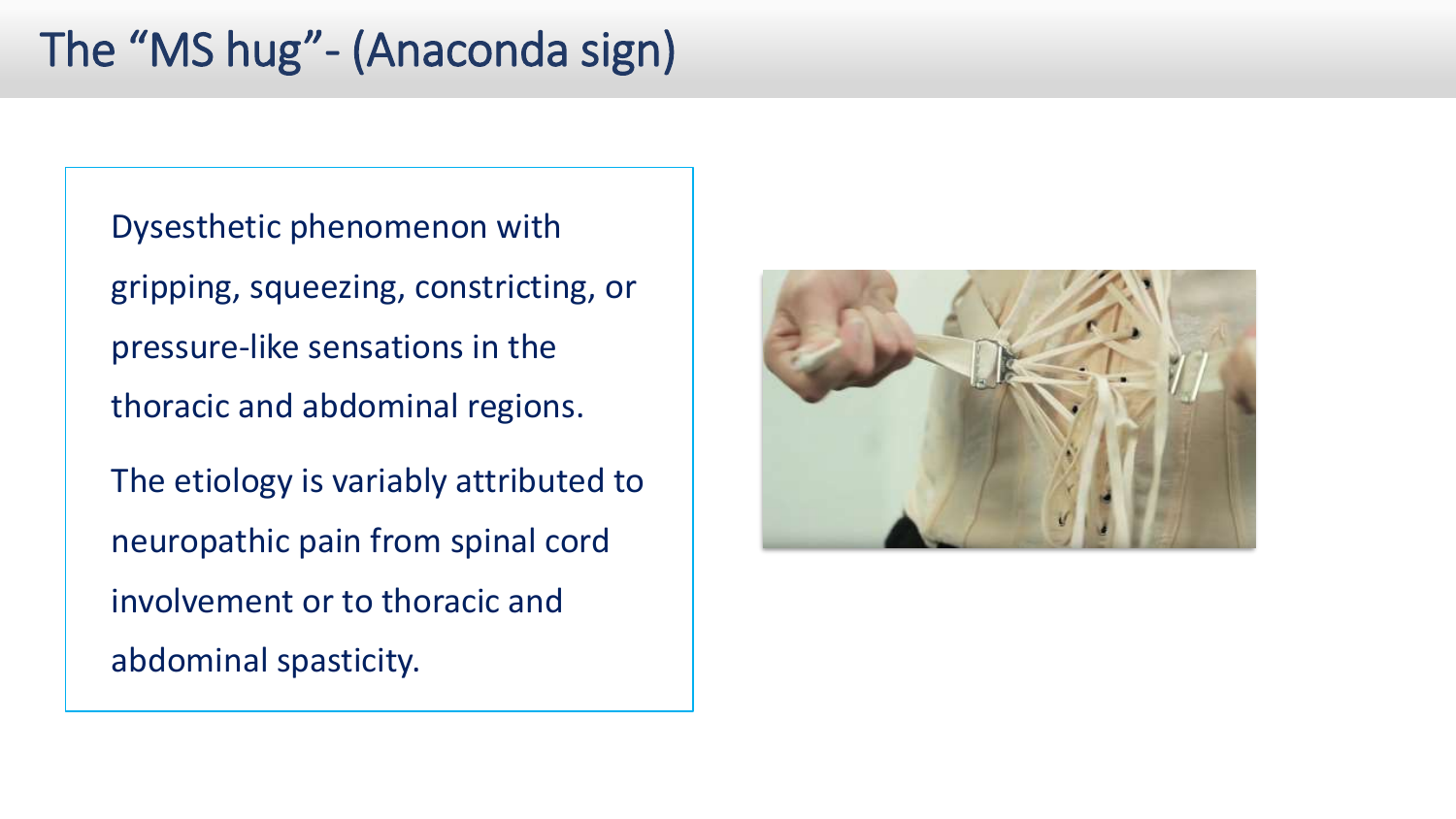# The "MS hug"- (Anaconda sign)



Resulting from neuropathy: amitriptyline, gabapentin, pregabalin, or topical compounded creams containing a neuropathic pain medication, a nonsteroidal anti-inflammatory drug (NSAID), and a local anesthetic.

Resulting from spasticity: treatment options include baclofen, tizanidine, and gabapentin.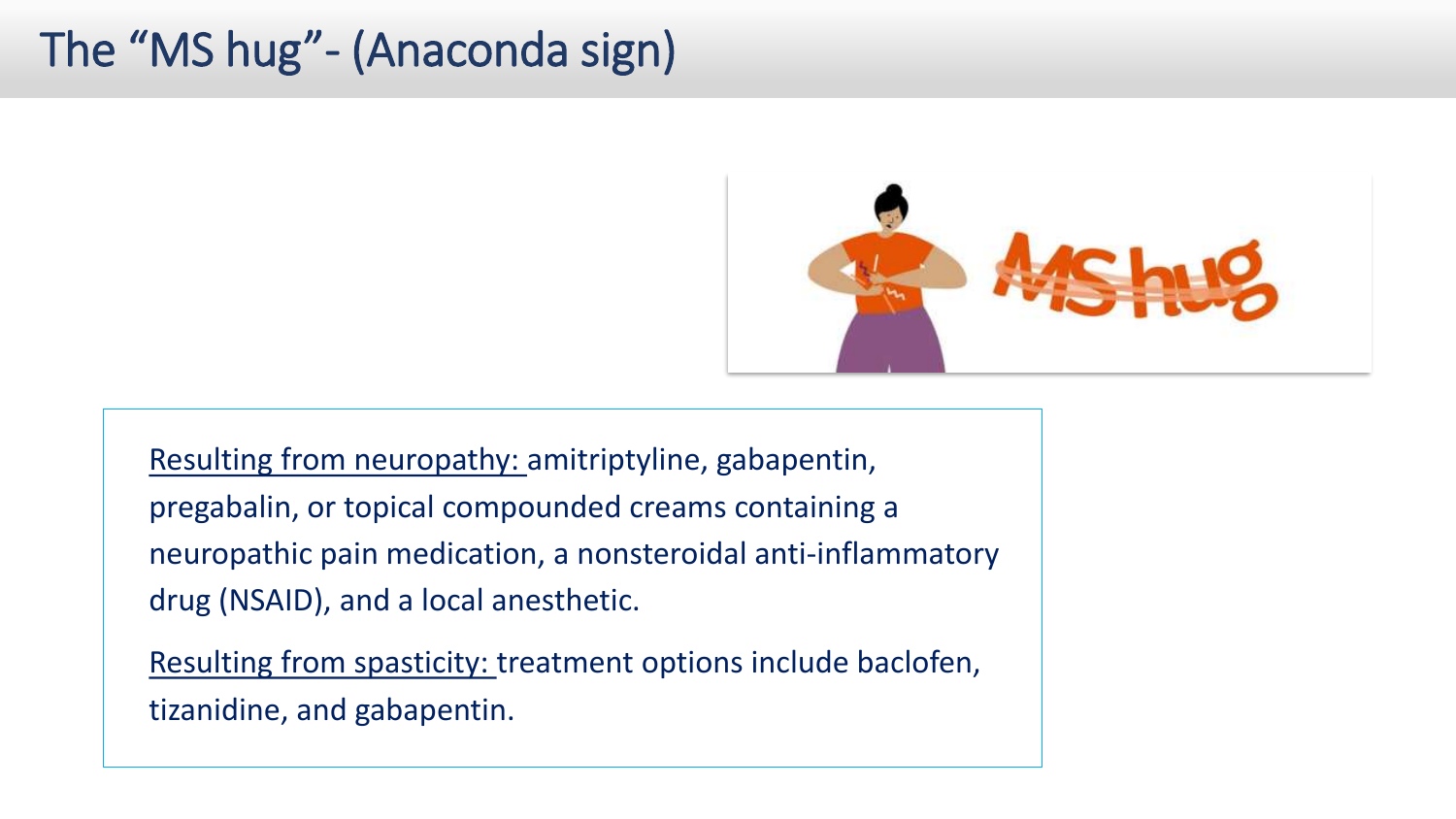### **Headaches**

- The prevalence of headaches in MS patients is higher than from the general population by greater than 50%
- Migraine headaches, more common in RRMS
- Tension-type headaches, more common in PMS and elderly men
- There is no difference in the treatment approach for headaches in patients with multiple

sclerosis compared with the general population :

- Balance
- **Dizziness**
- Fatigue
- Weight gain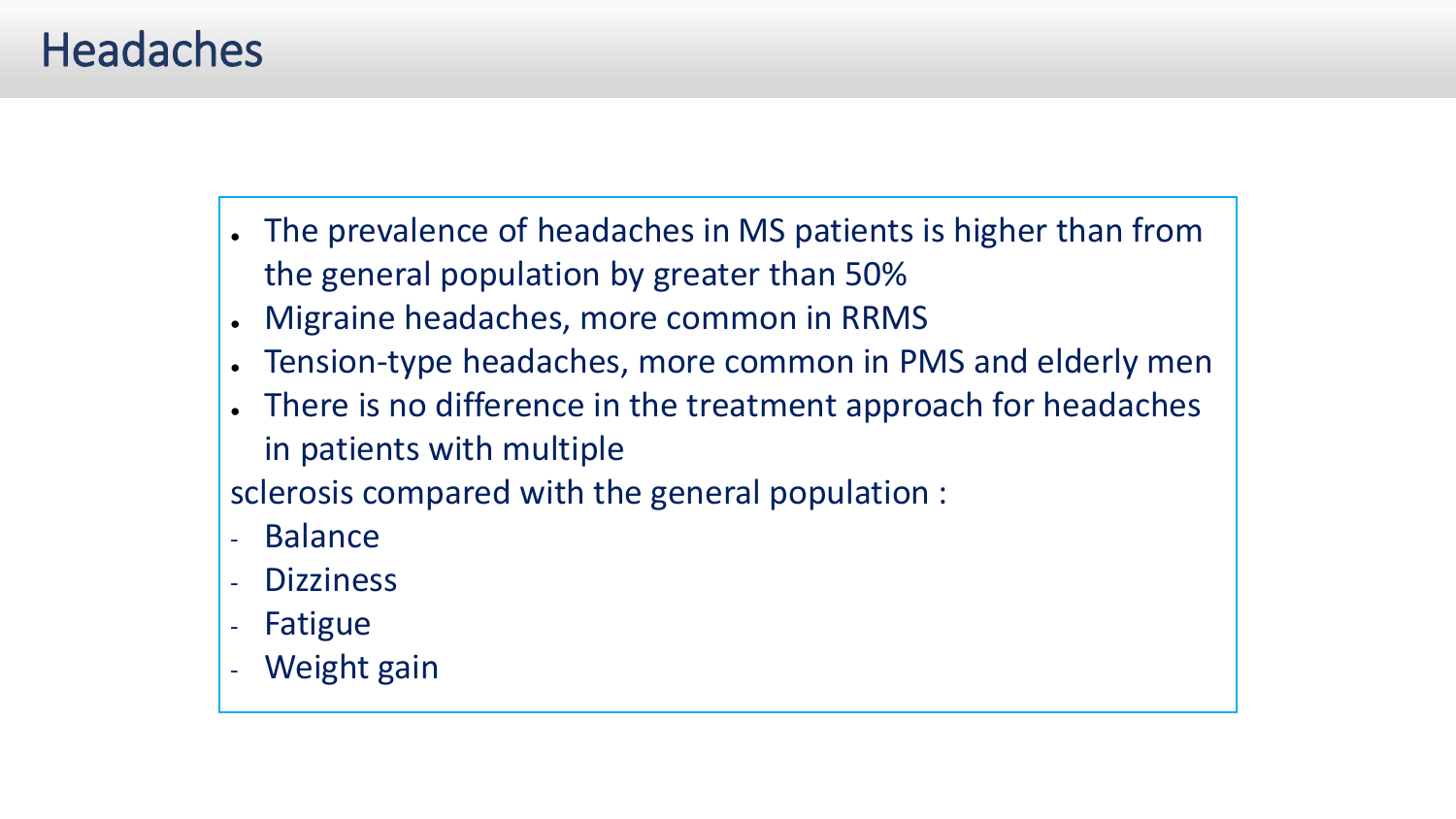# Neuropathic Pain

- The prevalence is as high as  $86\%$
- Most commonly presents as extremity pain
- it is relatively rare in the earlier stages
- occurrence of pain early in the disease course was linked to increased disability, depression and fatigue
- TREATMENT:
	- Antidepressant medications (TCA,SNRI)
	- Anticonvulsant medications
	- **Cannabinoids**
	- Spinal stimulation therapies
	- off-label use of low-dose naltrexone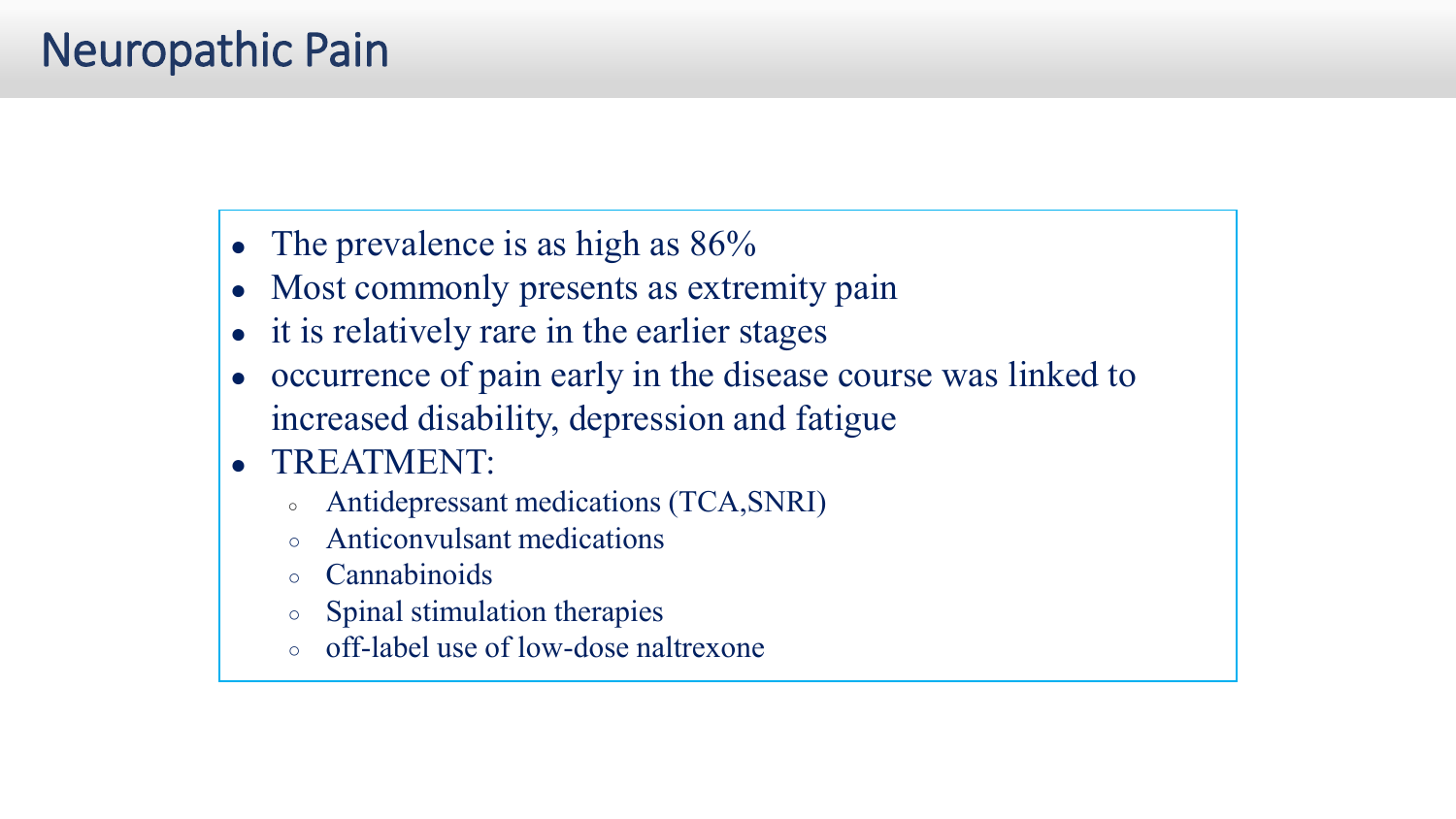# Neuropathic Pain

#### Physical Therapy and Exercise Programs

- reduce sensation of painful stimuli
- supply a generalized anti-inflammatory effect
- may slow disease progression in multiple sclerosis
- may even promote regeneration of neural tissues

#### Neuromodulation

- targeted electrical or chemical neuronal stimulation or inhibition
- Intrathecal baclofen pumps with functional electrical stimulation
- Deep brain stimulation
- Spinal cord stimulation
- Transcranial magnetic stimulation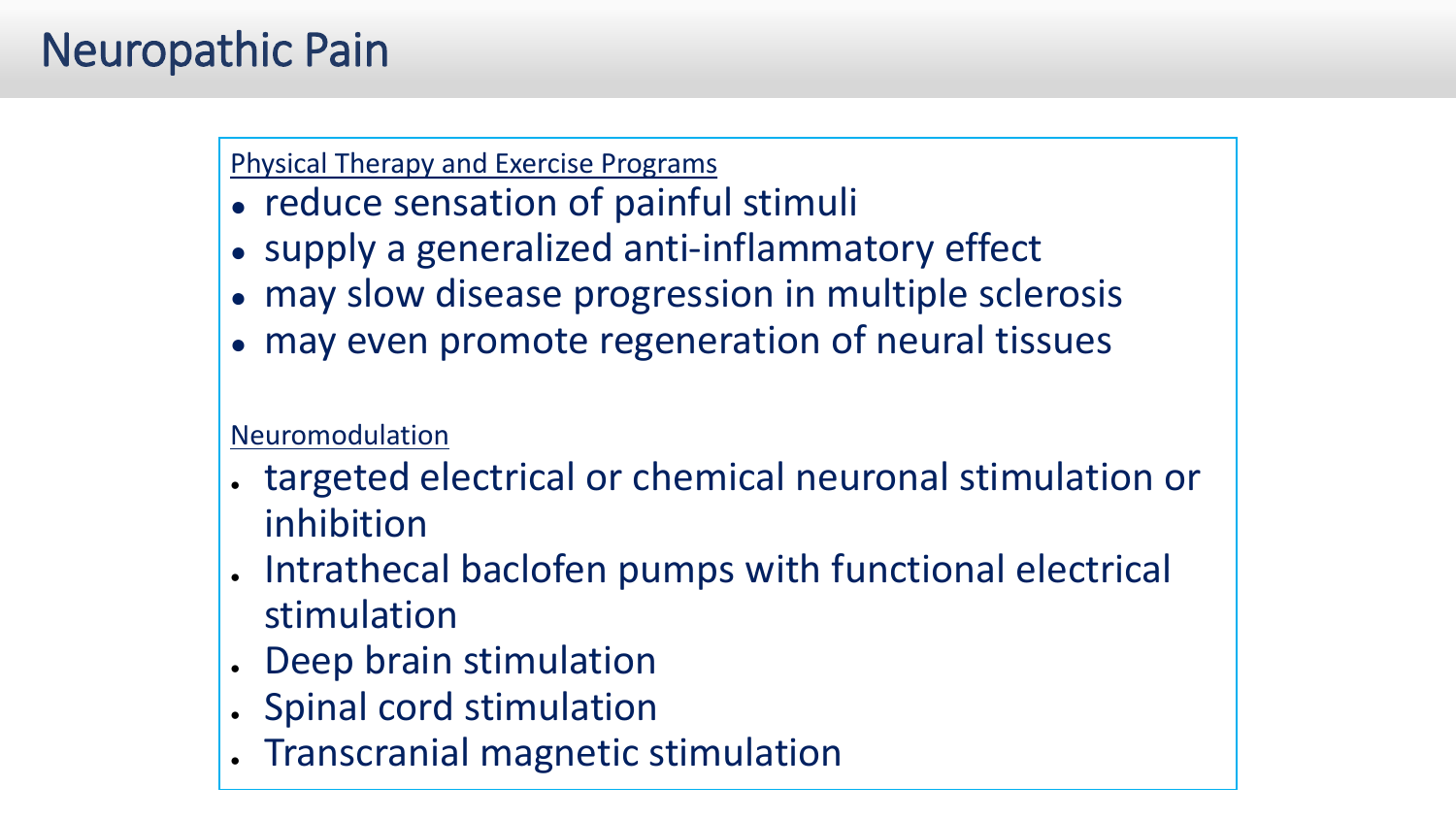# Pelvic Pain Syndromes

- noncyclic pelvic pain
- persisted for three to six months or longer
- unrelated to pregnancy
- nerve impingement or entrapment: peripheral nerve block or surgical release
- Initial pharmacologic treatment
	- NSAID, Acetaminophen, Muscle relaxants
	- Physical therapy
	- Trigger point injection
	- Nerve block

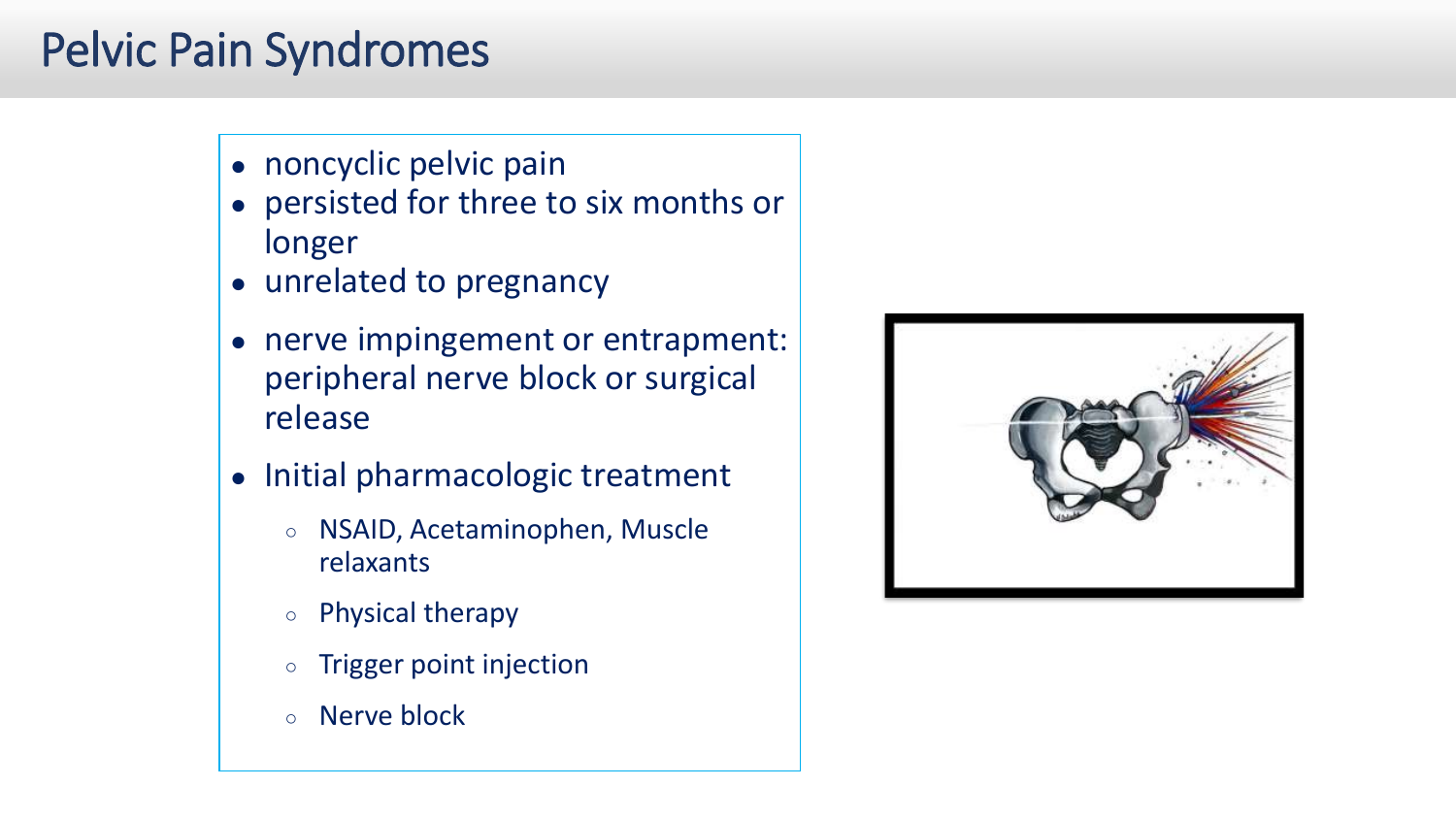# Pelvic Pain Syndromes

- Anticonvulsants (gabapentin and pregabalin)
- TCA
- SNRI
- Other antiepileptics Antiepileptic sodium channel blocking agents, such as phenytoin, carbamazepine, oxcarbazepine, lamotrigine, tiagabine, and topiramate,
- CBT
- Exercise
- Acupuncture
- Neuromodulation
- Canabinoids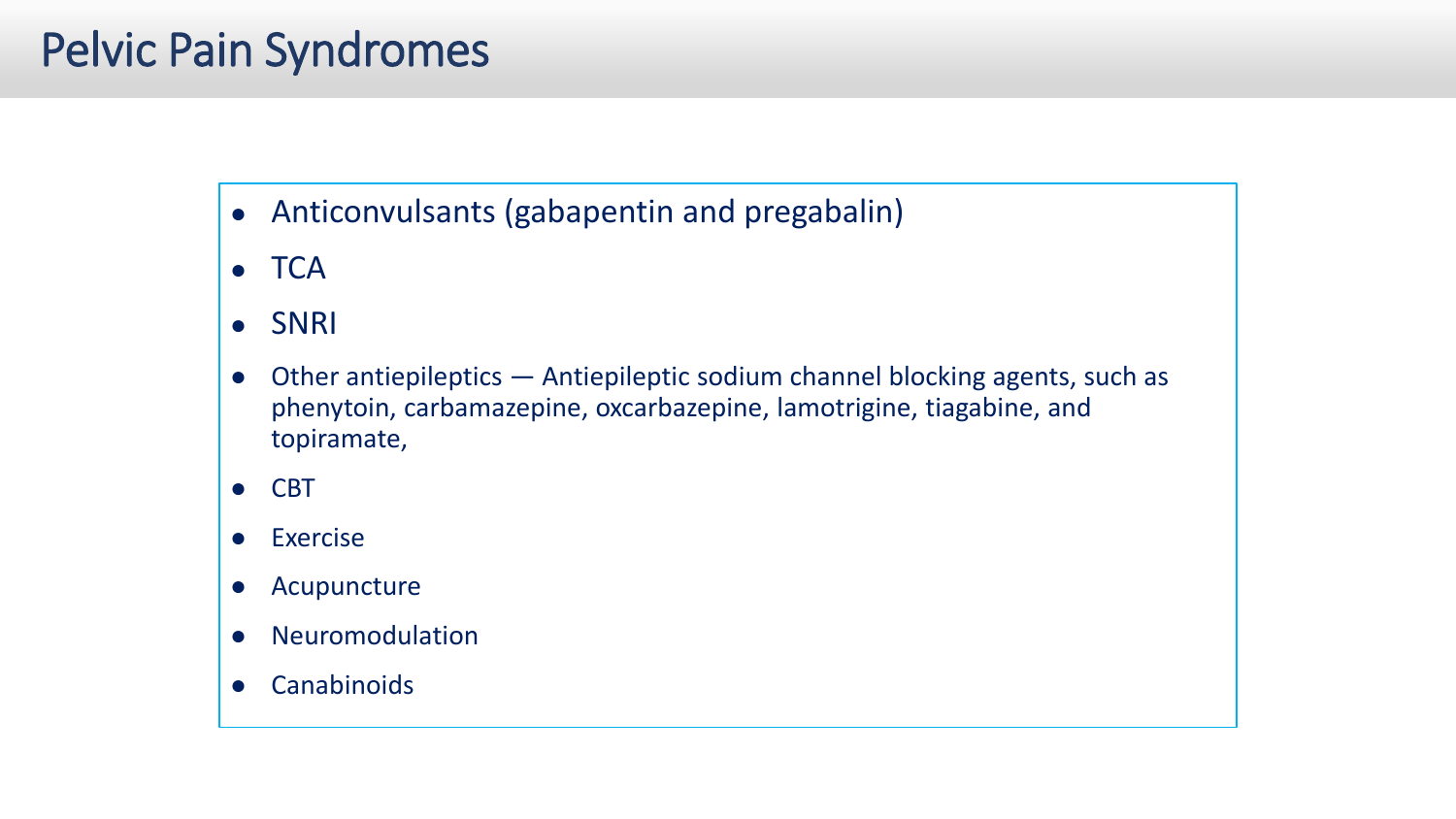# Painful Tonic Spasms

- Abrupt onset of abnormal posturing of an extremity
- Sudden tightening of a limb, clawing of a hand or arm, or kicking out of a leg
- Spasms last less than two minutes and are often evoked by touch, movement, hyperventilation or emotion
- Typically unilateral but occasionally bilateral
- Arise from a lesion in pyramidal and extrapyramidal tracts or hyperactivity of the central motor fibers caused by a lesion in the internal capsule, cerebral peduncle, medulla or spinal cord
- Management includes treatment with antiepileptic agents, lidocaine, and botulinum toxin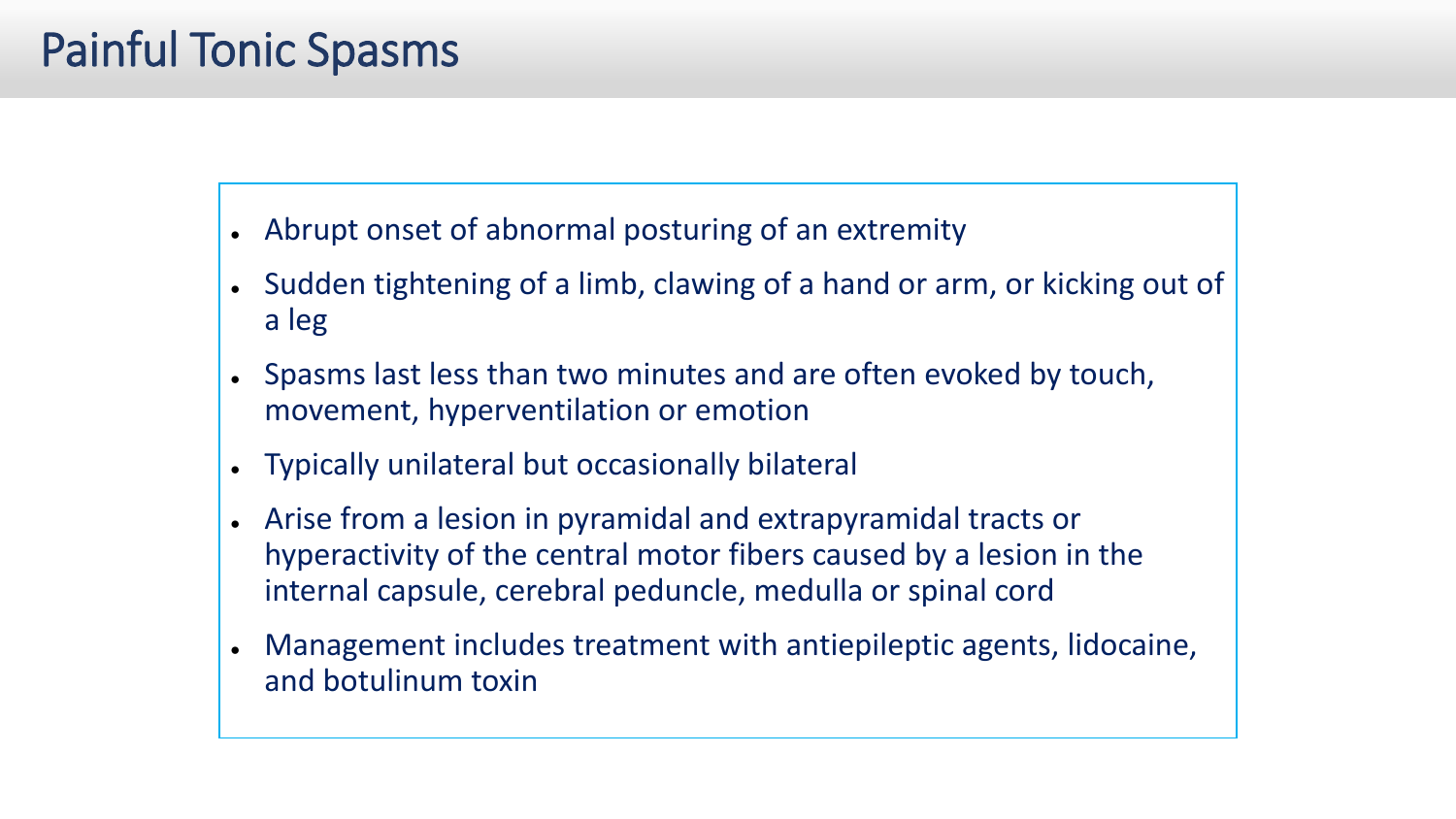Increased muscle tone and involuntary contractions of skeletal muscle cause pain.

evoked by noxious stimulation such as a pressure ulcer, a full bowel or bladder, urinary tract or other infection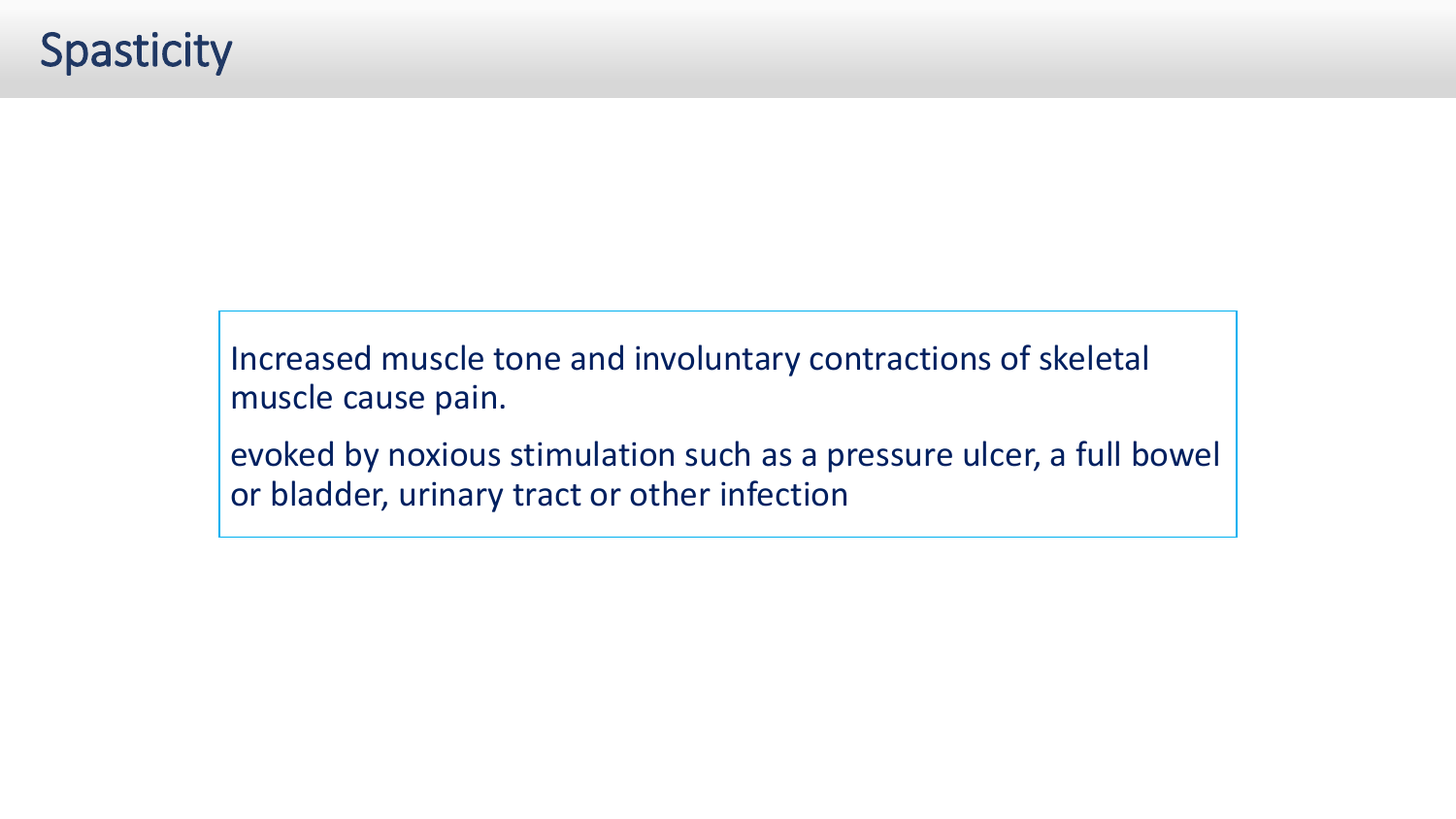# **Spasticity**

Spasticity management:

- ruling out the cause of noxious stimuli
- Non-pharmacologic; stretching, range of motion exercises and splinting
- Pharmacologic management :
	- centrally acting therapies; baclofen, clonidine, tizanidine; anticonvulsants, benzodiazepines and gabapentin
	- peripherally acting drugs dantrolene sodium
	- invasive treatments, intrathecal baclofen, botulinum toxin injections and phenol/alcohol injections
	- Oral cannabis extract (add-on)